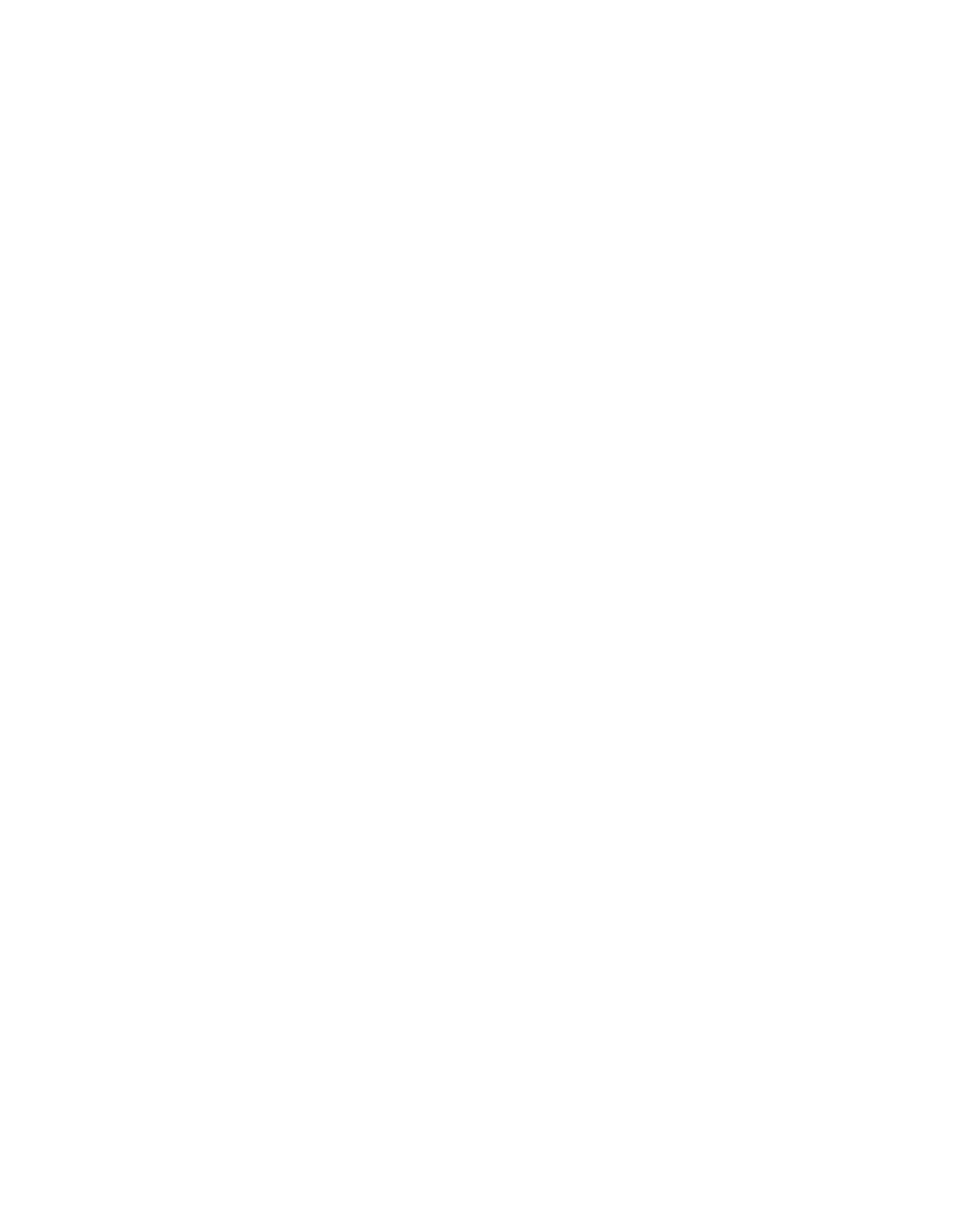#### TABLE OF CONTENTS

|                                                         | $\frac{1}{2}$ usv |
|---------------------------------------------------------|-------------------|
| Flowchart of LIHTC Program and Deadlines                |                   |
| Summary of 2002 Scoring Chart                           |                   |
| HFA:109.01 Introduction                                 | 1                 |
| HFA:109.02 LIHTC Program Summary                        | 1                 |
| A. Program Administration                               | $\mathbf{1}$      |
| B. Program Overview                                     | $\overline{2}$    |
| C. Project Eligibility Requirements                     | 2                 |
| D. Calculation of Tax Credit Dollar Amount              | $\overline{2}$    |
| E. Section 42 Changes in 2002                           | 3                 |
| HFA:109.03 Allocation Requirements and Procedures       | $\overline{4}$    |
| A. Allocation Plan Requirements                         | $\overline{4}$    |
| <b>B.</b> Application Rounds                            | 5                 |
| C. Non-Profit Set-Aside                                 | 6                 |
| D. Supplemental Set-Aside                               | 6                 |
| E. Review of Design, Bidding and Construction Standards | 6                 |
| F. Maximum Tax Credit Restrictions                      | 7                 |
| G. Maximum Number of Applications or Projects           | 8                 |
| H. Per Unit Cost Standards                              | 8                 |
| I. Contractor Overhead and Profit                       | 9                 |
| J. Developer Fee                                        | 10                |
| K. Extended Use Agreement                               | 10                |
| L. Authority Evaluation and Underwriting Criteria       | 11                |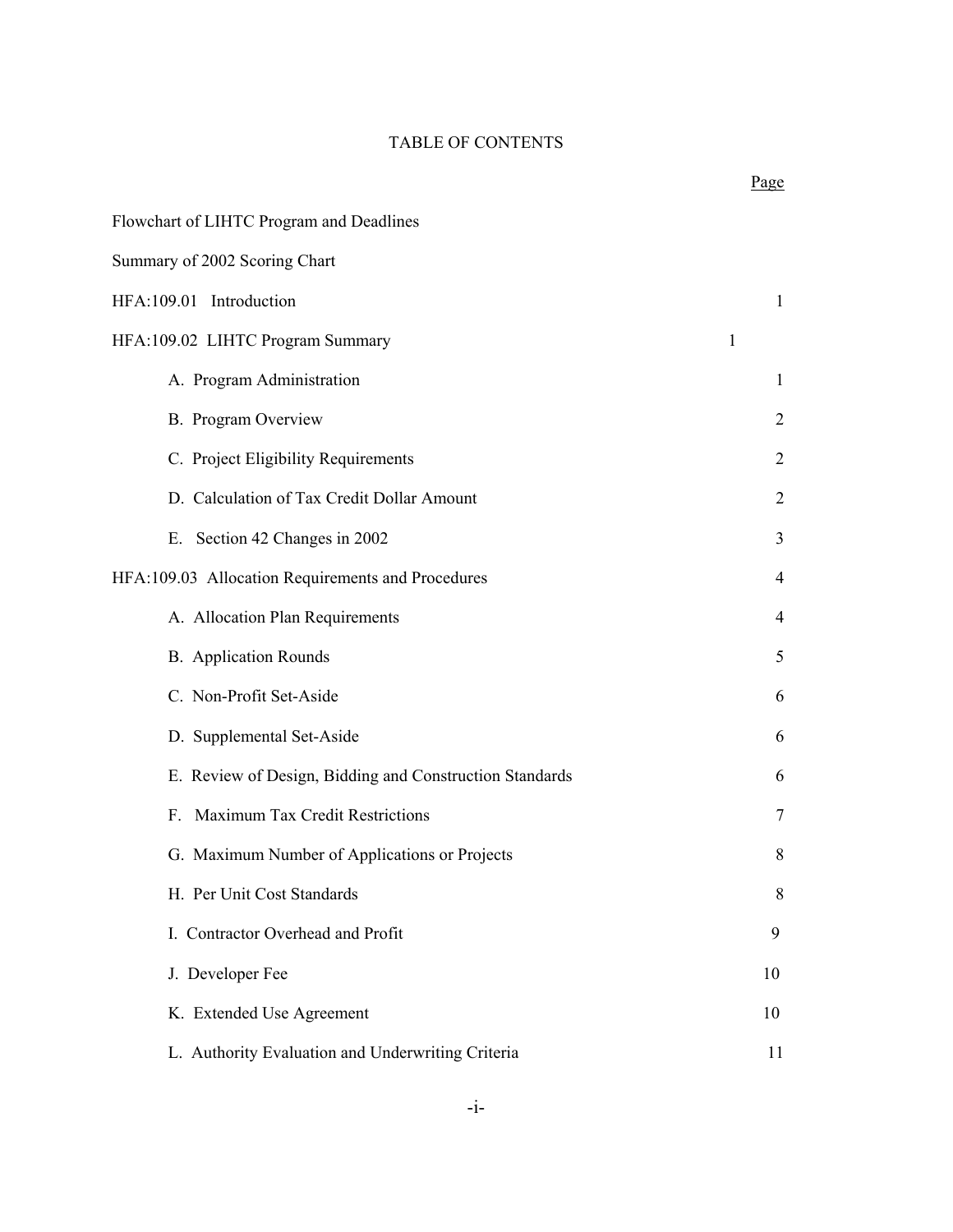| M. Professional Reports                                | 11 |
|--------------------------------------------------------|----|
| N. Tenant Anti-Displacement and Relocation Policy      | 12 |
| O. Federal Tax Information Authorization               | 12 |
| HFA:109.04 Selection Process and Criteria              | 13 |
|                                                        |    |
| A. Overview                                            | 13 |
| B. General Criteria                                    | 13 |
| C. Scoring Criteria                                    | 15 |
| HFA:109.05 Application Processing                      | 20 |
| A. Reservation Phase                                   | 21 |
| <b>B.</b> Commitment Phase                             | 22 |
| C. Allocation Phase                                    | 22 |
| D. Authority Evaluations                               | 23 |
| Irrevocable Election<br>Е.                             | 24 |
| F. Application Fees                                    | 24 |
| HFA:109.06 Projects Financed by Tax-Exempt Bonds       | 25 |
| HFA:109.07 Projects Financed by Rural Development (RD) | 25 |
| HFA:109.08 Compliance Monitoring                       | 25 |
| HFA:109.09 Land Use Restriction Agreement              | 31 |
| HFA:109.10 Appeal Process                              | 32 |
| HFA:109.11 Public Records                              | 32 |
| HFA:109.12 Clarifications                              | 32 |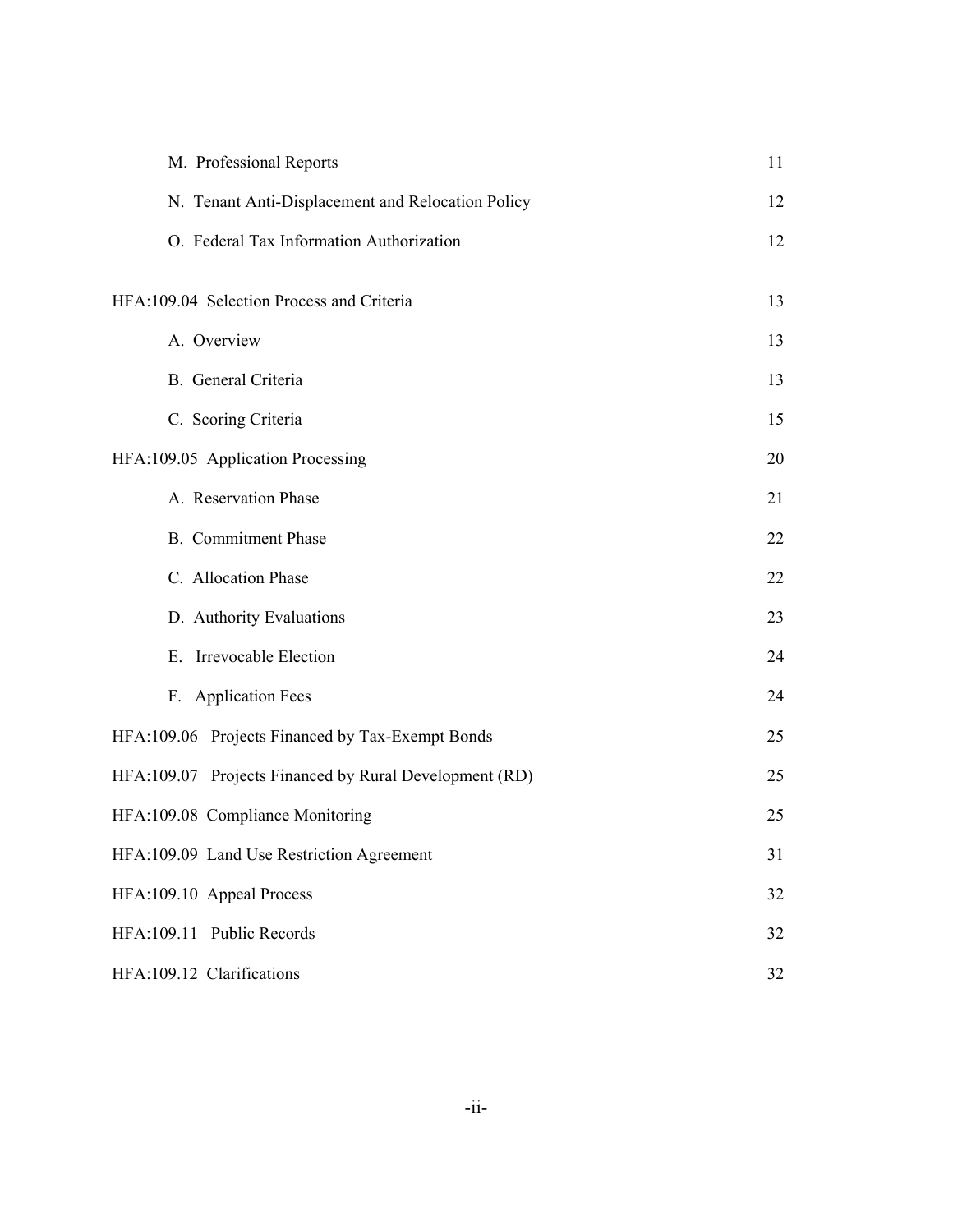# **LIST OF APPENDICES**

| Appendix A | Developer Fee Schedule                                |
|------------|-------------------------------------------------------|
| Appendix B | Qualified Census Tracts/Difficult Development Areas*  |
| Appendix C | <b>Application Threshold Requirements</b>             |
| Appendix D | <b>Commitment Requirements</b>                        |
| Appendix E | <b>Carryover Allocation Requirements</b>              |
| Appendix F | <b>Final Allocation Requirements</b>                  |
| Appendix G | CPA Letter for Carryover Allocation                   |
| Appendix H | <b>CPA Letter for Final Allocation</b>                |
| Appendix I | Developer's Certification of Development Costs        |
| Appendix J | Developer's Certification of Equity Proceeds          |
| Appendix K | "As-Built" Architect Certification                    |
| Appendix L | Election of Gross Rent Floor                          |
| Appendix M | Guidelines for Special Needs                          |
| Appendix N | Sample PHA Income Documentation                       |
| Appendix O | Sample LIHTC Monitoring Compliance Form               |
| Appendix P | Annual Certification of Continuing Program Compliance |
| Appendix Q | Annual Income Certification                           |
| Appendix R | Management Agent Certification of Annual Training     |
| Appendix S | Certificate of Compliance with Special Conditions     |
| Appendix T | <b>Compliance Monitoring Record Review</b>            |
| Appendix U | Original Qualified Basis Tracking Sheet               |
| Appendix V | Scoring for Location – Community List                 |

\* Please confirm that you have the latest data. These items are revised annually by the federal government.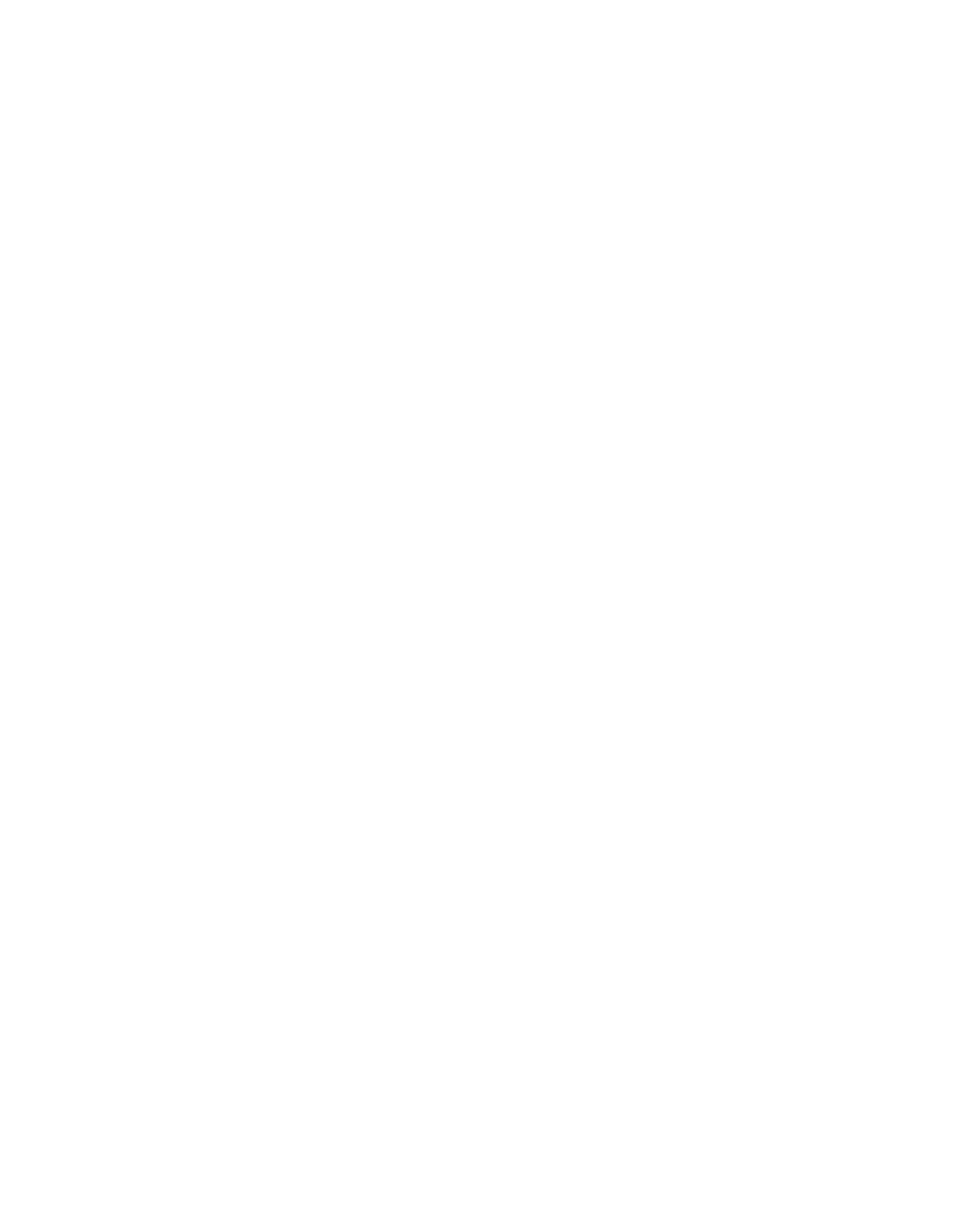## **NEW HAMPSHIRE 2002 QUALIFIED ALLOCATION PLAN LOW INCOME HOUSING TAX CREDIT PROGRAM Program Rules** (HFA:109)

#### **HFA:109.01 INTRODUCTION**

The Low Income Housing Tax Credit ("LIHTC" or "tax credit") program was created to encourage development of rental housing for low-income households. The LIHTC program was established under the provisions of the Tax Reform Act of 1986, and made permanent in 1993. By Executive Order of the Governor of New Hampshire, the New Hampshire Housing Finance Authority (the "Authority") is delegated responsibility for program administration through an approved Qualified Allocation Plan ("QAP" or "Allocation Plan"). The Authority is responsible for allocating the state's annual credit amount in accordance with the Allocation Plan and Section 42 of the Internal Revenue Code ("IRC 42").

The 2002 Allocation Plan was presented to the public in an open hearing on September 28, 2001 approved by the Authority's Board of Directors on October 25, 2001, and subsequently signed by the Governor of New Hampshire.

The Allocation Plan provides a summary of the LIHTC program and its major requirements, determines the competitive process for allocating the state's annual credit ceiling using selection criteria designed to address New Hampshire's low income housing priorities, specifies the submission requirements for each phase of the application process, and describes requirements relative to long term compliance with the LIHTC program.

#### **HFA:109.02 LIHTC PROGRAM SUMMARY**

The following summary provides a brief overview of the LIHTC program, major program and project requirements, and calculation of the tax credit amount. Specific program rules and regulations are described in IRC 42. To the extent this summary or any other information in the Allocation Plan is inconsistent with IRC 42, the provisions of IRC 42 shall govern. This summary is not intended to present all the rules and regulations of the tax credit program. It is strongly recommended that applicants consult with competent legal and tax counsel.

#### A. Program Administration

Unless otherwise specified, the Authority's Board of Directors delegates LIHTC program administration to staff. The responsibilities of the Board's Multi-Family/Special Projects Committee are delineated in Sections 109.05A (Approval of LIHTC reservations), 109.03F (Waiver of maximum allocation per project), 109.03G (Waiver of maximum active projects per sponsor), and 109.09 (Appeals). The Board of Directors and the Governor must formally approve this document (2002 QAP).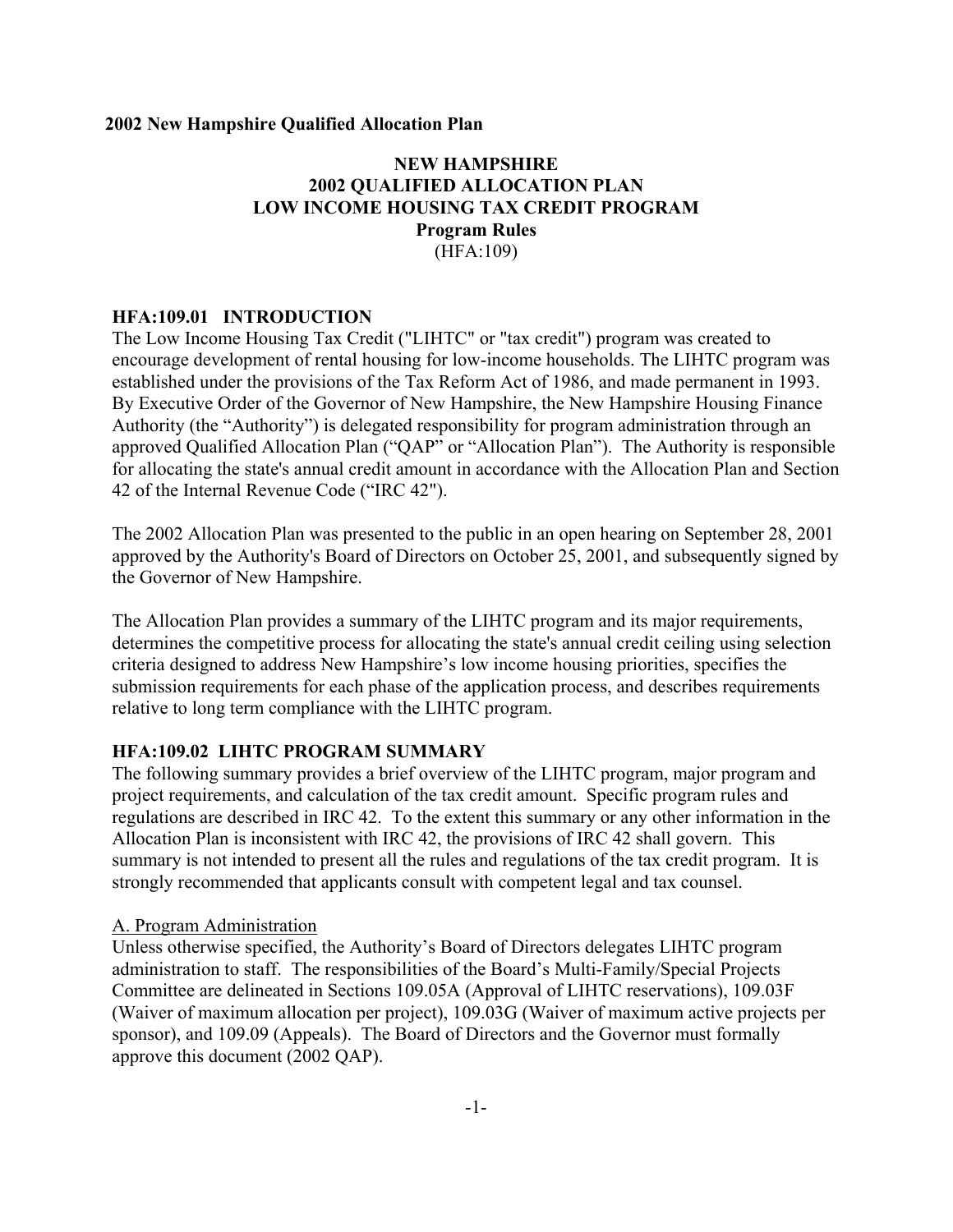## B. Program Overview

The LIHTC program is part of the Internal Revenue Code, and is meant to encourage the new construction and rehabilitation of low income rental housing. The program offers a low income housing investment incentive in the form of a tax credit usable against the investor's federal tax liability for a ten year period.

## C. Project Eligibility Requirements

To qualify as a tax credit project, a project must maintain a minimum set-aside of rent restricted units for tenants in a targeted income group. At a minimum, at least 20% of the units must be rented to very low income households, defined as households with incomes at or below 50% of the Median Area Income (MAI), or 40% of the units must be rented to low income households, defined as households with incomes not exceeding 60% of the MAI.<sup>1</sup> Median area income limits are adjusted for household size and vary depending on location. Household size is based on 1.5 persons per bedroom.

The maximum rent for set-aside units is based on 30% of either the 50% MAI or 60% MAI. The maximum rent that can be charged to the tenant is a gross rent and must include all utility expenses. If utilities are paid by the tenant, the maximum rent must be reduced according to the NHHFA Utility Allowance Schedule or other approved alternatives.<sup>[2](#page-7-1)</sup>

Other eligibility standards require that the project is a residential property available for rent on a continuous basis to members of the general public, and is not intended for transient occupancy. The project must also comply with the Fair Housing Act (42 USC §3601 et seq).

#### D. Calculation of Tax Credit Dollar Amount

j.

The maximum amount of tax credits available to a project is the product of the appropriate tax credit percentage (credit rate) and the qualified basis of the project. Qualified basis is the product of certain eligible costs (eligible basis) and the low income portion of the project (applicable fraction). Certain development costs are not included in the project's eligible basis. Land costs, permanent financing costs, syndication costs, and reserves are examples of costs not included in eligible basis.

The maximum credit rate is determined by the Internal Revenue Service (IRS) for the month in which the project is placed in service or, if elected by the developer, the month in which an irrevocable election to lock in the credit rate is made (see HFA:109.05 F). The Authority also

<sup>&</sup>lt;sup>1</sup> Current MAI, maximum rents and Utility Allowance schedules can be obtained from the Authority's website ([www.nhhfa.org](http://www.nhhfa.org/)) under the Multi-Family section or from HUD.

<span id="page-7-1"></span><span id="page-7-0"></span><sup>&</sup>lt;sup>2</sup> See IRS Revenue Ruling 89-6 for a detailed explanation.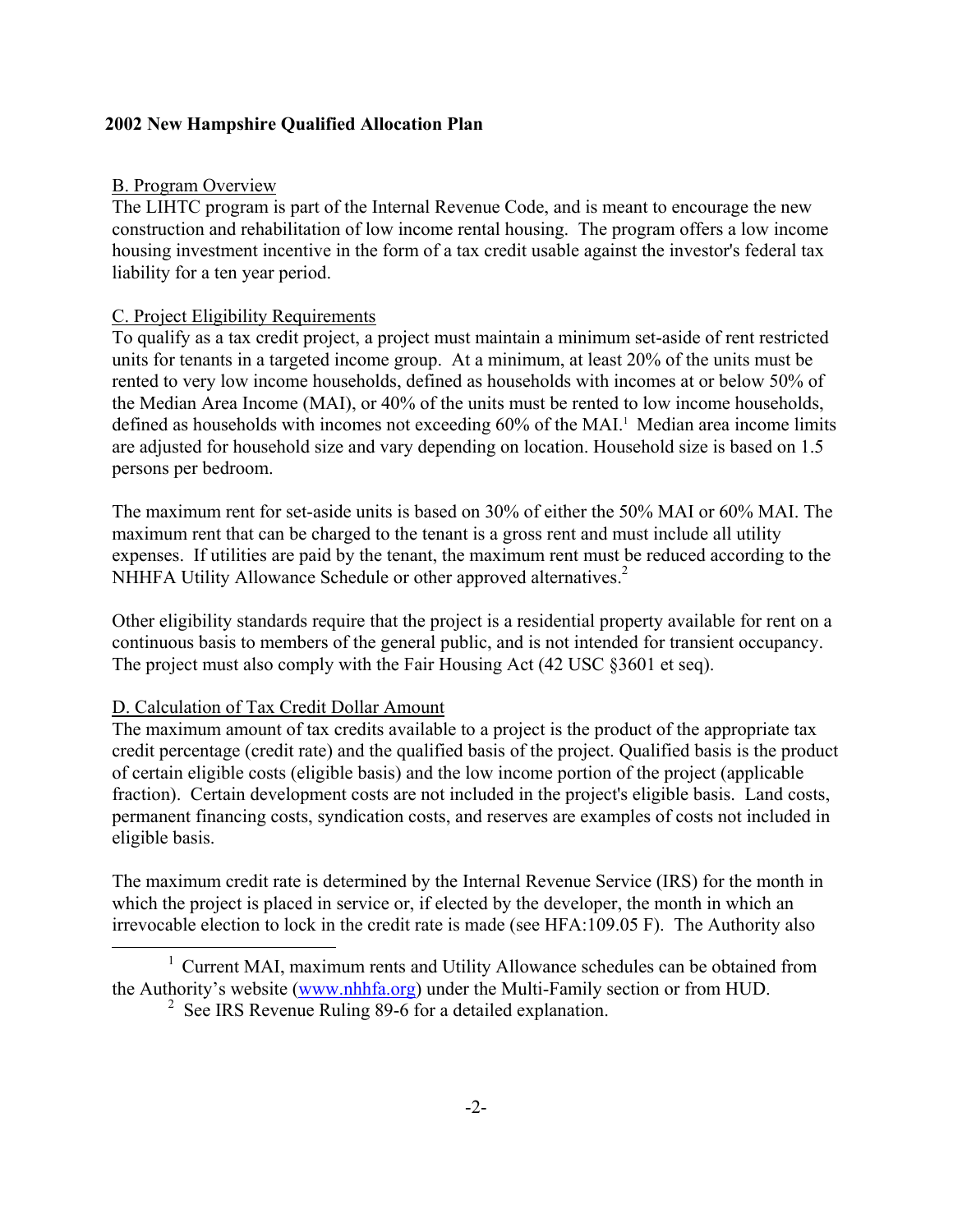reserves the right to adjust the tax credit rate below the maximum allowed at its sole discretion. The credit rate may vary, but will be approximately as follows:

\* 4% of the qualified basis for the cost of acquisition of existing buildings (provided that rehabilitation costs equal the greater of an average of \$3,000 per unit or 10% of the depreciable basis of the building).

\* 4% of the qualified basis for the cost of construction of a new building or rehabilitation of an existing building financed with federal subsidies.

\* 9% of the qualified basis for the cost of construction of a new building or rehabilitation of an existing building financed without federal subsidies.

Projects located in a U.S. Department of Housing and Urban Development (HUD) designated Difficult Development Area ("DDA") or Qualified Census Tract ("QCT") may be eligible for additional tax credits. The additional tax credits are calculated by increasing the eligible basis for the new construction or substantial rehabilitation portion of the project by up to 30%, at the discretion of the Authority. Please see the attached list of current DDA's and QCT's in Appendix B.

The calculation of tax credits according to this section of the Allocation Plan represents the maximum amount of tax credits available to a project. The actual tax credit amount allocated to a selected project will be limited to the amount necessary for the financial feasibility of the project as determined by the Authority.

The Authority does not represent at any time that a particular project is feasible, or that there is no risk to the applicant who is undertaking the project. Please refer to IRC 42 or consult a tax specialist for more detail on the extensive requirements and restrictions associated with the calculation of tax credits.

## E. Summary of Section 42 Changes for 2002

In December 2000, Congress made a number of revisions to the LIHTC program. The most important change was substantially increasing the amount of tax credits, with automatic indexing for inflation in future years. Several changes can be seen in the "Required Selection Criteria" (HFA:109.03A). Other important changes:

- A comprehensive market study of the housing needs of the low income individuals in the area served by each proposed project must be conducted at the developer's expense by a disinterested party approved by the Authority;
- Buildings which receive an allocation in the second half of the year must spend their 10% of expected basis amount within six months of the date of the allocation, meaning the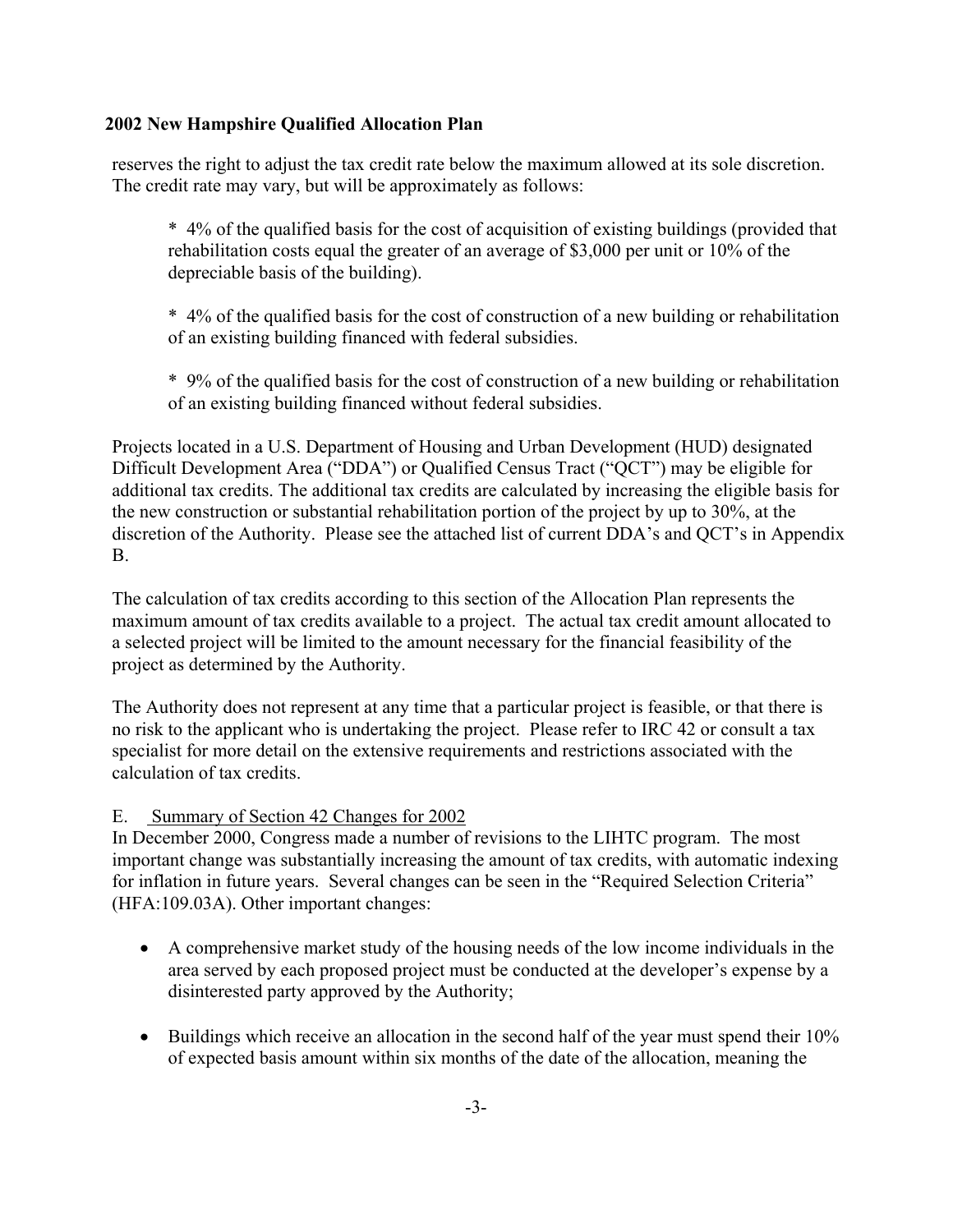deadline can extend past the end of the calendar year in which the carryover allocation is made.

• Exclusively in Qualified Census Tracts, community service facilities which are part of LIHTC projects can now be included as eligible basis costs, and are thus eligible for tax credits.

## **HFA:109.03 ALLOCATION REQUIREMENTS AND PROCEDURES**

The state is awarded a limited amount of tax credits per year, based on a formula of \$1.75 per capita, referred to as the annual tax credit ceiling. The annual tax credit ceiling for the state of New Hampshire is approximately \$2,000,000. Additional tax credits may be available from prior years if unused tax credits are carried forward, or if previously allocated tax credits are returned or rescinded. If the state uses all of the annual tax credits and tax credits from prior years by the end of the calendar year, the state qualifies to apply for tax credits from the National Pool. Tax credits from the annual tax credit ceiling, credits returned or carried forward from a previous year, and tax credits awarded from the National Pool comprise the total amount of tax credit available for the year.

## A. Allocation Plan Requirements

Each state Allocation Plan must meet certain minimal requirements. The selection criteria must include:

- project location
- housing needs characteristics
- project characteristics, including whether the project involves the use of existing housing as part of a community revitalization plan
- projects intended for eventual tenant ownership;
- tenant populations with special housing needs
- sponsor characteristics;
- tenant populations of individuals with children
- public housing waiting lists

States must give preference among selected projects to:

- those serving the lowest income tenants,
- to those serving qualified tenants for the longest period,
- to projects located in Qualified Census Tracts, the development of which contributes to a concerted community revitalization plan .
- States may include such other criteria as they deem appropriate, and except for the specified preference items, there are no requirements as to the relative weight of the various factors.

Additional LIHTC responsibilities of the Authority include: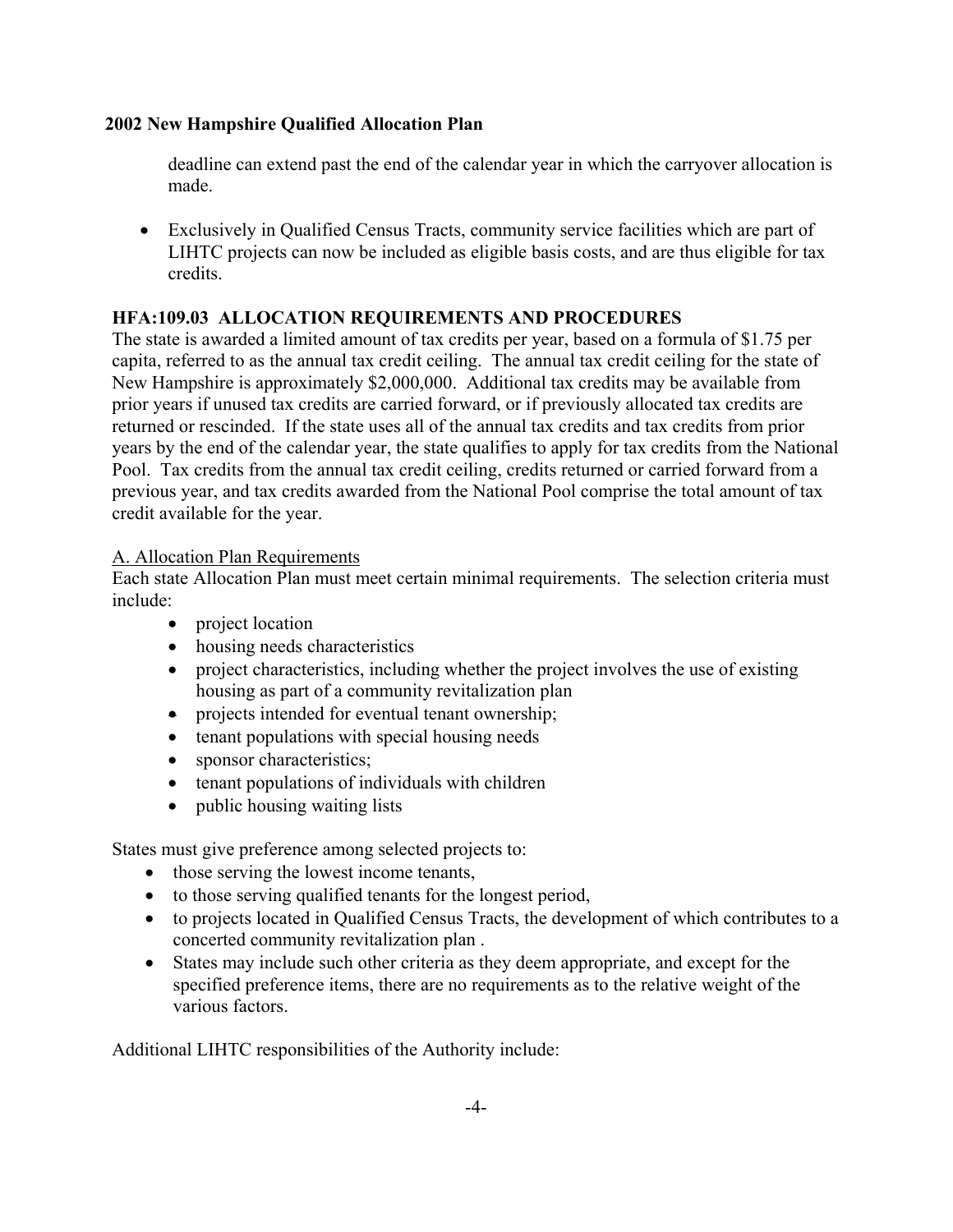- Assurance that the amount of tax credits allocated does not exceed the amount "necessary" for the financial feasibility of the project and its viability as a qualified low income housing project throughout the credit period. $3<sup>3</sup>$
- Evaluation of all projects for consistency with the Allocation Plan and for credit need, including projects using tax exempt bond financing.
- There must be an agreement to "an extended low income housing commitment" for every project. This agreement must be recorded as a restrictive covenant binding on all successor owners, and must allow low income individuals the right to enforce the commitment in state court. [4](#page-10-1)
- Monitoring of compliance with the provisions of Section 42 and notifying the Internal Revenue Service of any noncompliance.

#### B. Application Rounds

The Authority's schedule for annual tax credit reservations is as follows:

| <b>ROUND</b> |              | APPLICATION DEADLINE CREDIT ALLOCATED                    |
|--------------|--------------|----------------------------------------------------------|
| $\perp$      | February 8th | Up to 75% of the annual allocation (see also note below) |
| 2            | July 12th    | All remaining allocation, plus unused, returned, and     |
|              |              | National Pool credits                                    |

The Authority reserves the right to allocate more than 75% in the first round in order to fully fund a project reservation which has scored sufficiently to receive a portion of the credit amount needed for feasibility, but would otherwise have to wait until the  $2<sup>nd</sup>$  round for a complete reservation. The Authority also reserves the right to re-allocate credits between rounds (based on the existing project scoring from the previous application round), if a project from the previous round withdraws or otherwise is rejected. The Authority may consider making a reservation of tax credits for an application received after the Round 2 deadline provided there are tax credits available and there are no otherwise eligible and/or appropriately sized projects remaining from that round. See HFA:109.05 for details.

The Authority may at its discretion elect to reserve less tax credits than are otherwise available in any given application round. See HFA:109.05 for details.

<span id="page-10-1"></span><span id="page-10-0"></span> $3 \text{ IRC } 42$ 

j.

4 See also HFA:109.03 K - Extended Use Agreement, and HFA: 109.08 B - Land Use Restriction Agreement.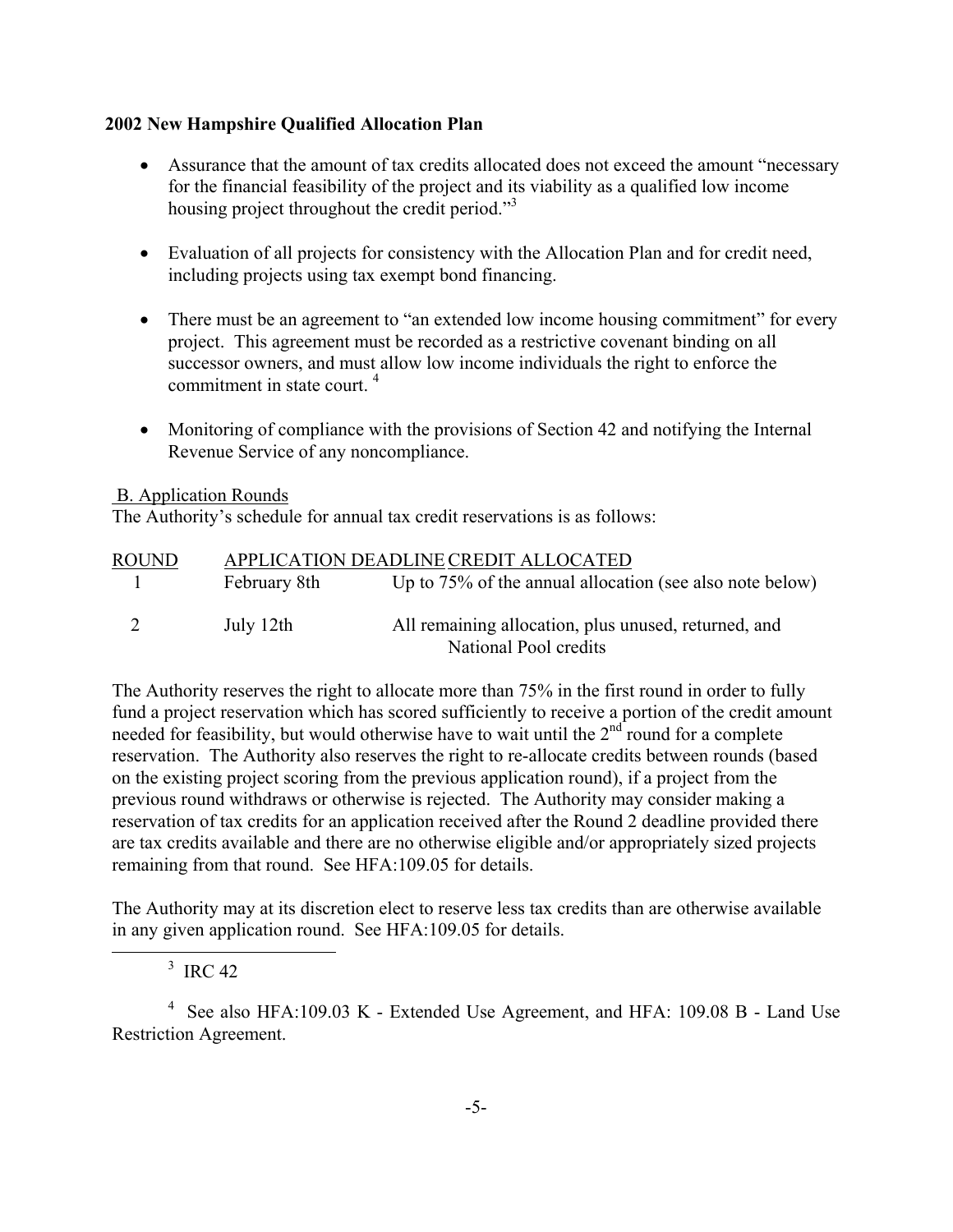## C. Non-Profit Set-Aside

The Authority shall set aside 10% of the State's annual tax credit allocation for qualified nonprofit organizations that own an interest in a project and materially participate in the development and management of the project throughout the compliance period in accordance with IRC 42 (h) $(5)(B)$ . In order to qualify for the non-profit set-aside, the organization must provide sufficient documentation to verify its status as a qualified non-profit organization in accordance with the requirements of IRC 42 (h)(5)(C). Non-profits may also compete for all other tax credits.

## D. Supplemental Set-Aside

The Authority shall set aside \$75,000 of the State's annual tax credit allocation for projects returning for supplemental credits, after having received a carryover allocation in an earlier year. Allocations made under this set-aside can be up to \$20,000 for any one project, and shall be made outside of the competitive process and funding rounds. Requests for more than \$20,000 shall be handled through the competitive rounds and process. Supplemental allocations must meet the General Criteria (HFA 109.04B). Requests under this set-aside will be granted at the sole discretion of the Authority staff only for projects which:

- 1) have incurred or face substantial unforeseen cost increases;
- 2) would reduce their level of other Authority subsidy funding or financing;
- 3) would improve their financial feasibility but still consistent with the Authority's subsidy layering review process.

This set aside will be terminated on the date of the last allocation round, and any remaining funds included in that open pool for allocation under the regular rules and procedures. See HFA 109:05 for further information.

#### E. Authority Review of Design, Bidding and Construction Standards

All projects receiving LIHTC allocations (including tax exempt bond projects with "out of cap" allocations) must comply with the Authority's Design and Construction Standards. There is one exception relating to bidding practices, described below. A complete copy of the Design and Construction Standards can be obtained from the Authority, or viewed at the Authority's website <www.nhhfa.org> under the Multi-Family section. Generally speaking, projects will need to:

\* Meet the Authority's specific design requirements, including overall site approval; complete lead paint abatement for renovation projects and completion of a Phase I environmental review (and resolution of any issues raised by the review);

\* Meet standard national and state building code requirements, including the federal Section 8 Housing Quality Standards (CFR 982.401) and compliance with federal Fair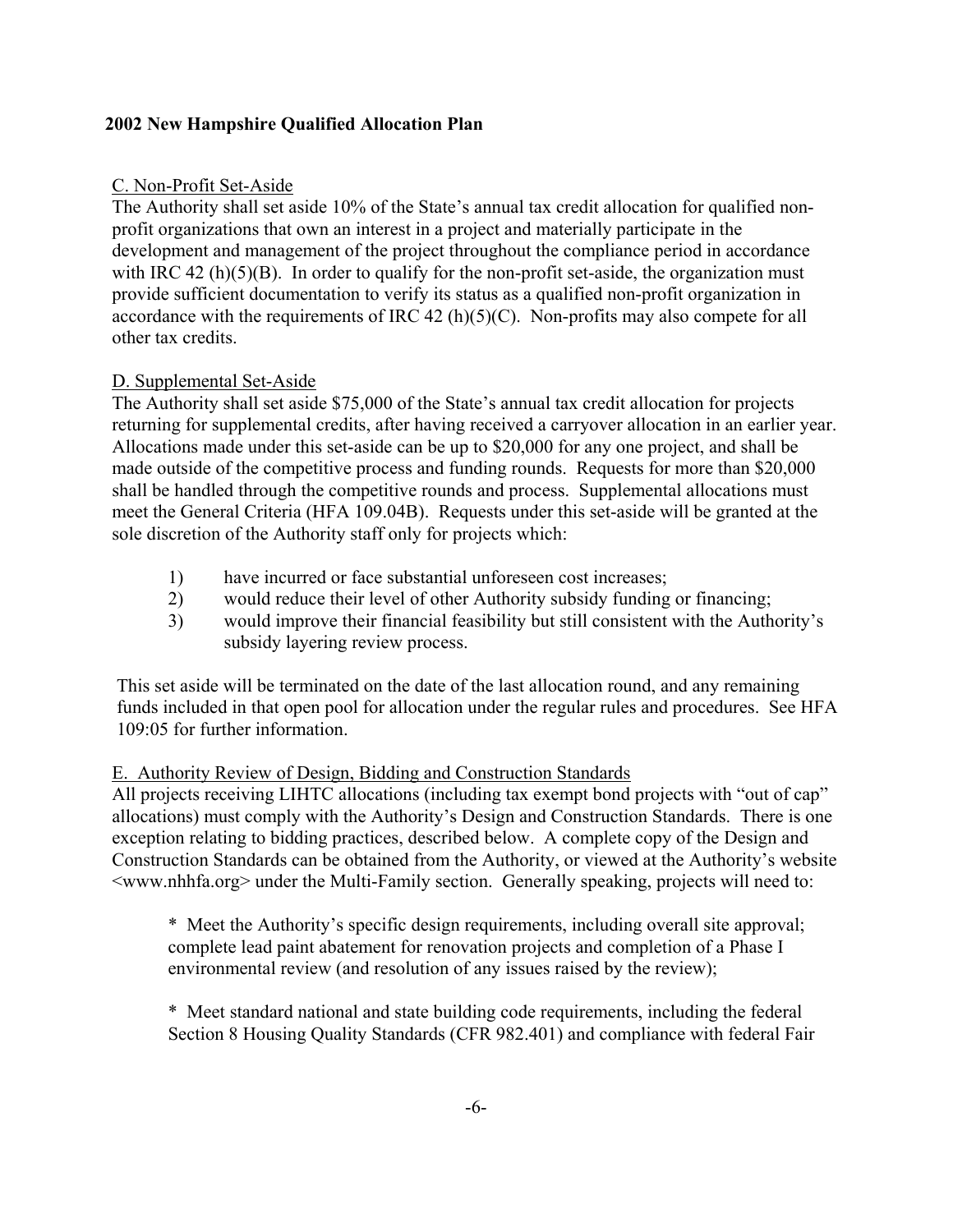Housing Act and Section 504 Accessibility requirements; minimum insulation standards; etc.;

\* Have Authority review and approval of architect and engineer stamped plans and specifications prior to bidding;

\* Have Authority approval of the construction contract and schedule of values prior to signing;

- \* Have Authority approval of all change orders prior to implementation;
- \* Permit the Authority to observe all work in progress.

The Design and Construction Standards mandate use of sealed selective (or public) bidding process, with a public bid opening, and contractors with an identity of interest are not allowed to participate in the bidding. These two items will not be required of LIHTC projects, assuming no other Authority financing. Thus sponsors are free to use any reasonable method for selection of contractors and establishment of the contract price.

# F. Maximum Tax Credit Restrictions

i.

The maximum amount of tax credits that any single project may receive is 20% (approximately \$400,000) of the annual allocation.<sup>5</sup> This limit will apply even over multiple years. The limit may be waived at the sole discretion of the Authority's Multi-Family/Special Projects Committee when a large project is phased over multiple years.

The maximum amount of "in-cap" tax credits that any one applicant (as one of the general partners or as a development agent) can secure in any single calendar year for all projects is 33% (approximately \$660,000) of the annual State allocation.

Under special circumstances, either (or both) of these two limits may be waived at the discretion of the Authority's Multi-Family/Special Projects Committee. Examples of "special circumstances" may include, but are not limited to, any or all of the following:

\* large cost overruns that could not have been foreseen by the developer, but which still leave the project with reasonable construction and total development costs;

<span id="page-12-0"></span>\* projects which address, with a high degree of impact, the provision of affordable housing (and possibly related services) in that community;

 $<sup>5</sup>$  "Out-of-cap" tax exempt bond financed project allocations for both projects and applicants</sup> are not limited, and such projects are not included toward these limits.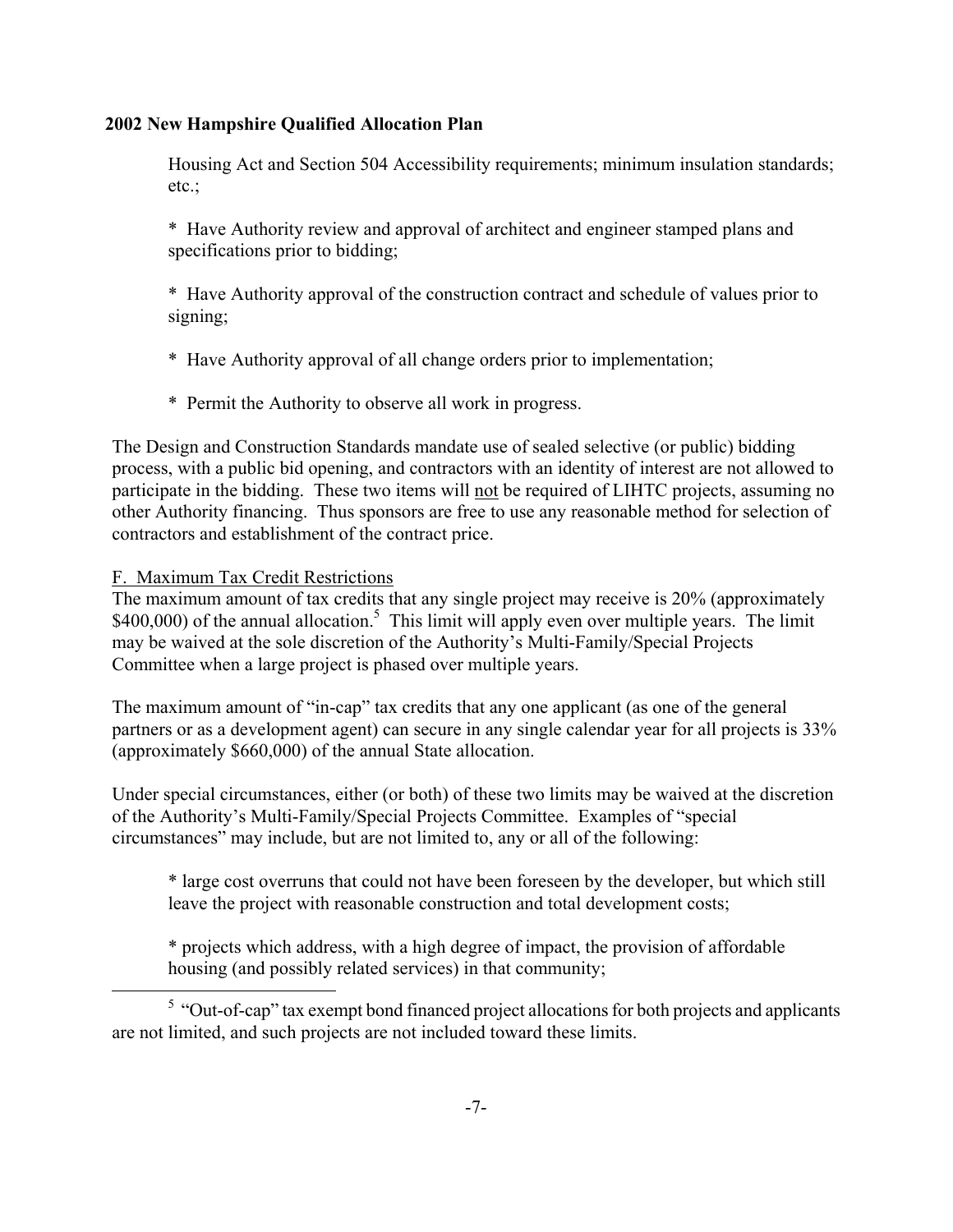\* the availability of credit near the end of the year, with minimal impact on other eligible applicants.

#### G. Maximum Number of Applications and Projects

The Authority will not accept a new application if an applicant (or any one of the general partners or development agents) has:

\* three or more New Hampshire LIHTC projects that have not yet been completed (i.e., IRS Form 8609's issued), including "out-of-cap" tax exempt bond financed projects; or

\* two approved project reservations in the same calendar year as the proposed new application.

Exceptions are if it is a supplemental application for a previously approved project, or if it is an application for Phase Two (or subsequent) of a previously approved project.

Under special circumstances, either of these two restrictions can be waived by the Authority's Multi-Family/Special Projects Committee. See HFA 109.03F above for a definition of "special circumstances."

#### H. Per Unit Cost Standards

<span id="page-13-0"></span>i.

The project's per unit cost for development will be evaluated for cost reasonableness. Initially the project's per unit cost (excluding land) will be compared to the prevailing HUD 221(d)(3) limits. These limits are adjusted by HUD periodically. The 2001 limits are listed below.<sup>[6](#page-13-0)</sup>

|           | Non-Elevator | Elevator  |
|-----------|--------------|-----------|
| 0 Bedroom | \$63,575     | \$68,672  |
| 1 Bedroom | \$72,162     | \$78,722  |
| 2 Bedroom | \$87,225     | \$95,724  |
| 3 Bedroom | \$109,483    | \$123,832 |
| 4+Bedroom | \$124,061    | \$135,933 |

Subsequently, the Authority will evaluate the project's cost reasonableness based on bids, other project contracts and professional cost estimates. The applicant shall submit professionally prepared cost estimates with the Initial Application Requirements, and proposals or bids with the Commitment Phase Requirements, or earlier upon request by the Authority.

 $6$  HUD typically provides updates of the 221(d)(3) limits in January. Check the Authority website for the most current data ([www.nhhfa.org](http://www.nhhfa.org/)).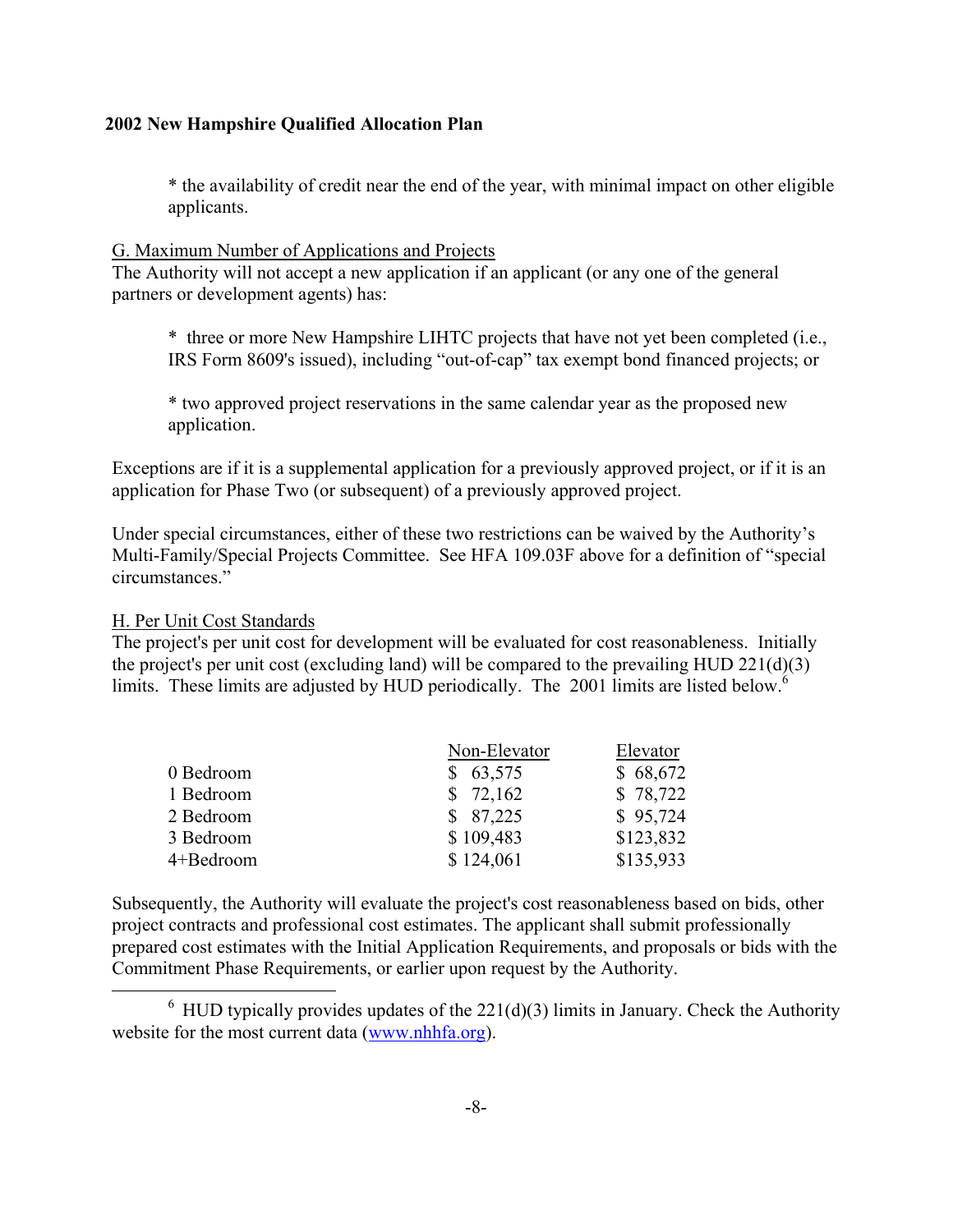The Authority may allow the project's per unit costs to exceed the HUD  $221(d)(3)$  limits if the applicant demonstrates such costs in the sole judgment of the Authority are justified. Otherwise applications with costs significantly exceeding these limits may be immediately rejected. Examples of justifiable high cost projects might include assisted living or dense urban neighborhood renovation projects.

Further, the Authority may establish a limit on certain development costs. If actual costs exceed the limit, the excess costs will not be recognized in calculating the final allocation of credit.

#### I. Contractor Overhead and Profit

The following limits on general contractor overhead, profit, and general requirements shall apply to all projects:

- \* Profit: 6 percent of construction costs
- \* Overhead: 2 percent of construction costs
- \* General Requirements: 6 percent of construction costs

The construction contract must specify the costs for these line items (e.g. in the schedule of values). For purposes of calculating these limits, construction costs shall exclude contractor overhead, profit, and general requirements.

Additional proposals may be required should the Authority consider the general contractor cost or any subcontractor costs excessive. For projects in which there is an identity of interest between the developer and the contractor, the Authority will evaluate and may reduce the total profit to the developer/contractor. In cases where there is an advertised public or selective contractor bid and the Authority monitors the bidding process, these limits may be waived at the sole discretion of the Authority.

#### J. Developer Fee

The maximum developer fee allowed is calculated in accordance with the Authority's Developer Fee Schedule (A). The fee will be strictly limited, with any violations of the developer certification of development cost forwarded to the IRS using IRS form 8823. For purposes of calculating the maximum developer fee allowed, the Authority does not distinguish between the developer fee and fees for consultants doing those tasks typically done by a developer, regardless of whether the applicant is a for-profit or non-profit entity. "Consultant fees" counted as developer fee do not include professional fees such as architectural, engineering, or appraisal fees.

Effective for 2002 is a developer fee multiplier of the otherwise allowable fee for family and other non-senior projects which are located in communities identified in Appendix V as follows: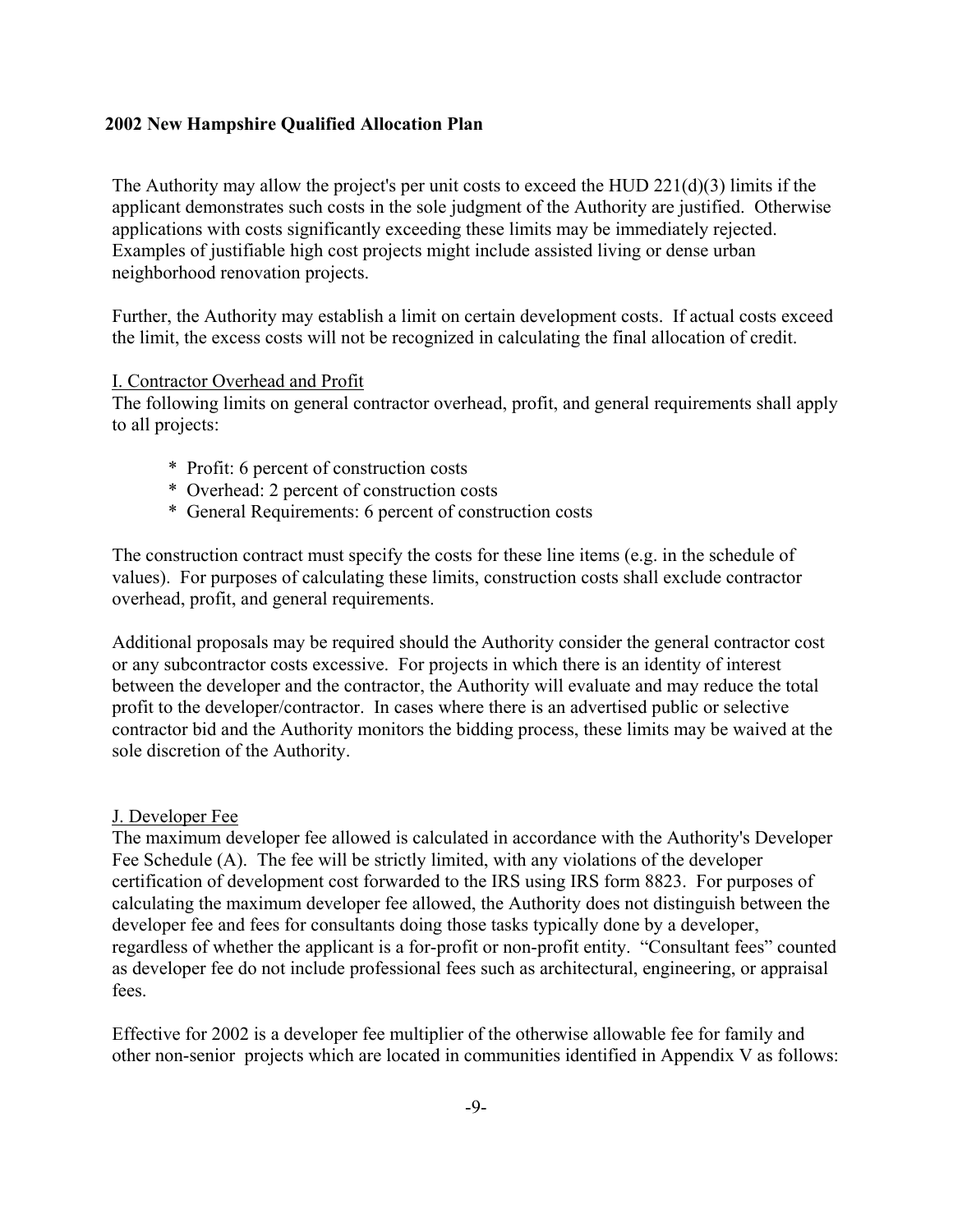Column A Community Developer Fee Bonus 120% Column B Community Developer Fee Bonus 115% Column C Community Developer Fee Bonus 110%

## K. Extended Use Agreement

<span id="page-15-0"></span>i.

IRC Section 42 [Sec. 42(h)(6)D] provides a requirement for an Extended Use period of at least 15 years beyond the initial 15 year compliance period. Section 42 (h)(6)(E)(II) provides an exception:

"...if the housing credit agency is unable to present during such period a qualified contract for the acquisition of the low income portion of the building by any person who will continue to operate such portion as a qualified low income building. Subclause (II) shall not apply to the extent more stringent requirements are provided in the agreement or in State law."

All projects receiving an allocation of Low Income Housing tax credits shall be bound to a minimum 30 year low income compliance period. Project sponsors will not be allowed to request that the Authority find a buyer to acquire the low income portion of the development until 30 years from the placed in service date, and thus the LIHTC income and rent restrictions will not be allowed to terminate at the end of the  $14<sup>th</sup>$  year for any reason.

The Owner may not sell or transfer the Project during the 30 year low income compliance period without the prior written consent of the Authority, which consent approves the proposed buyer and the terms of any proposed sale, and which consent shall not be unreasonably withheld provided the Owner and proposed transferee satisfy the conditions set forth herein.<sup>[7](#page-15-0)</sup> The Authority's interest in reviewing the proposed buyer and the terms of any proposed sale of a tax credit property (including the non-LIHTC units) is in maintaining and not jeopardizing the affordability, condition of housing and quality of management of the low income units during the 30 year period. The Authority must be satisfied in all respects that the proposed new owner can effectively manage and operate the project as quality affordable housing for the remainder of the 30 year low income compliance period.

Further the Authority must approve the proposed buyer and the terms of any proposed sale of a tax credit property (including the non-LIHTC units), so that the affordability, condition of housing and quality of management of the low income units will be maintained and not jeopardized during the 30 year period. The Authority shall be under no obligation to approve any transaction, except for ownership transfers by a partnership which has entered into a Right of

<sup>&</sup>lt;sup>7</sup>Any sale or transfer of the Project by foreclosure or by transfer of title by deed in lieu of foreclosure is exempt from Authority review as per Section 42.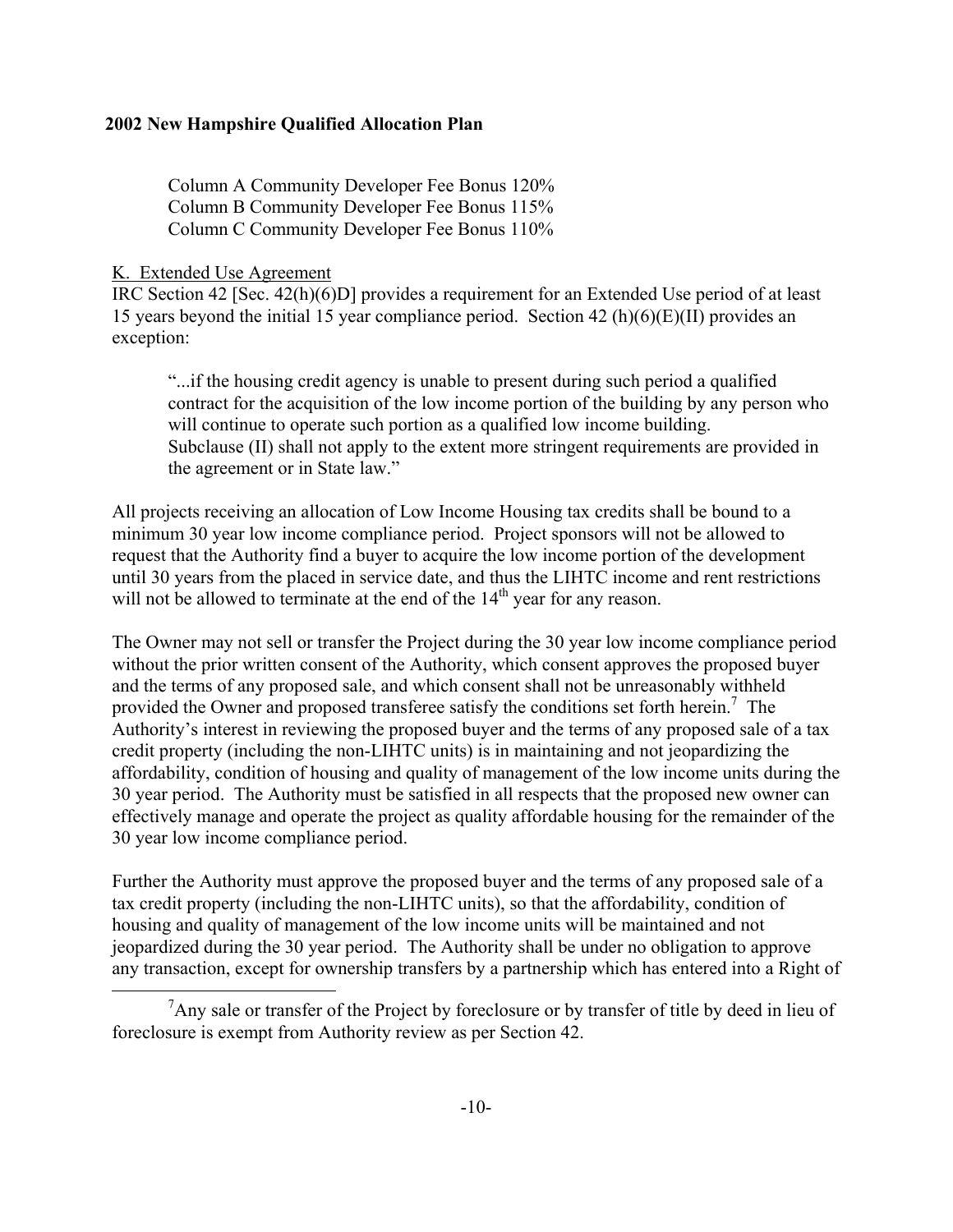First Refusal with a non-profit corporation (or its subsidiary) that was a general partner at the time of the original allocation. No proposed "Qualified Contract" [as defined by IRC  $42(h)(6)(F)$  transaction will be approved if the purchase terms of such a transaction exceed the acquisition price formula cited as a minimum at IRC 42(h)(6)(F). Similarly, "Right of First Refusal" [see IRC  $42(i)(7)(A)$ ] acquisition prices cannot exceed the price cited as a minimum at IRC  $42(i)(7)$ )B).

In addition, at the end of the 30 year compliance period, property owners (other than entities which already meet the definition of "qualified buyers" set forth below) must offer the property for sale to a qualified buyer who will commit to maintain the LIHTC income and rent restrictions in perpetuity, at a purchase price which does not exceed the acquisition price formula (cited as a minimum) at IRC  $42(h)(6)(F)$ . A "qualified buyer" is a nonprofit housing corporation or limited equity cooperative approved by the Authority which has adequate expertise and housing management capacity. The offer period would start at the end of Year 29 with official written notice to the Authority of intent to sell. If after one year no qualified buyer is found, then the Owner is free to discontinue the LIHTC income and rent restrictions and/or to sell the property without restriction.

## L. Authority Evaluation and Underwriting Standards

Project applications will be evaluated using the Authority's Multi-Family underwriting criteria, and all applications must meet the minimum standards for debt coverage ratio, income and expense trending, operating and replacement reserves etc. A copy of these standards can be obtained from the Authority, or viewed at the Authority's website <nhhfa.org> under the Multi-Family section. Applications not meeting the underwriting standards may be rejected at the sole discretion of the Authority.

## M. Professional Reports: Appraisal, Phase I, Market Study

Professional studies, if required by the Authority, must be completed by the Commitment phase of the Allocation process (see HFA:109.05B). Certain incentive points are given in the competitive scoring process if various reports are completed at the time of initial application (see HFA:109.04C 11.). Appraisals and market studies may be waived at the discretion of the Authority. If required by the Authority, particularly due to a request for other Authority financing, appraisals and market studies must be contracted by the Authority directly. Contractors for appraisals and market studies are chosen through a selective bid to pre-qualified contractors. The Authority will request payment from the Applicant prior to the bid being awarded.

1. **Appraisal**: Acquisitions costs which exceed the appraised value are generally not acceptable except under extenuating circumstances, which must be stated in writing as part of the application process. The appraiser must meet New Hampshire standards for evaluating commercial property.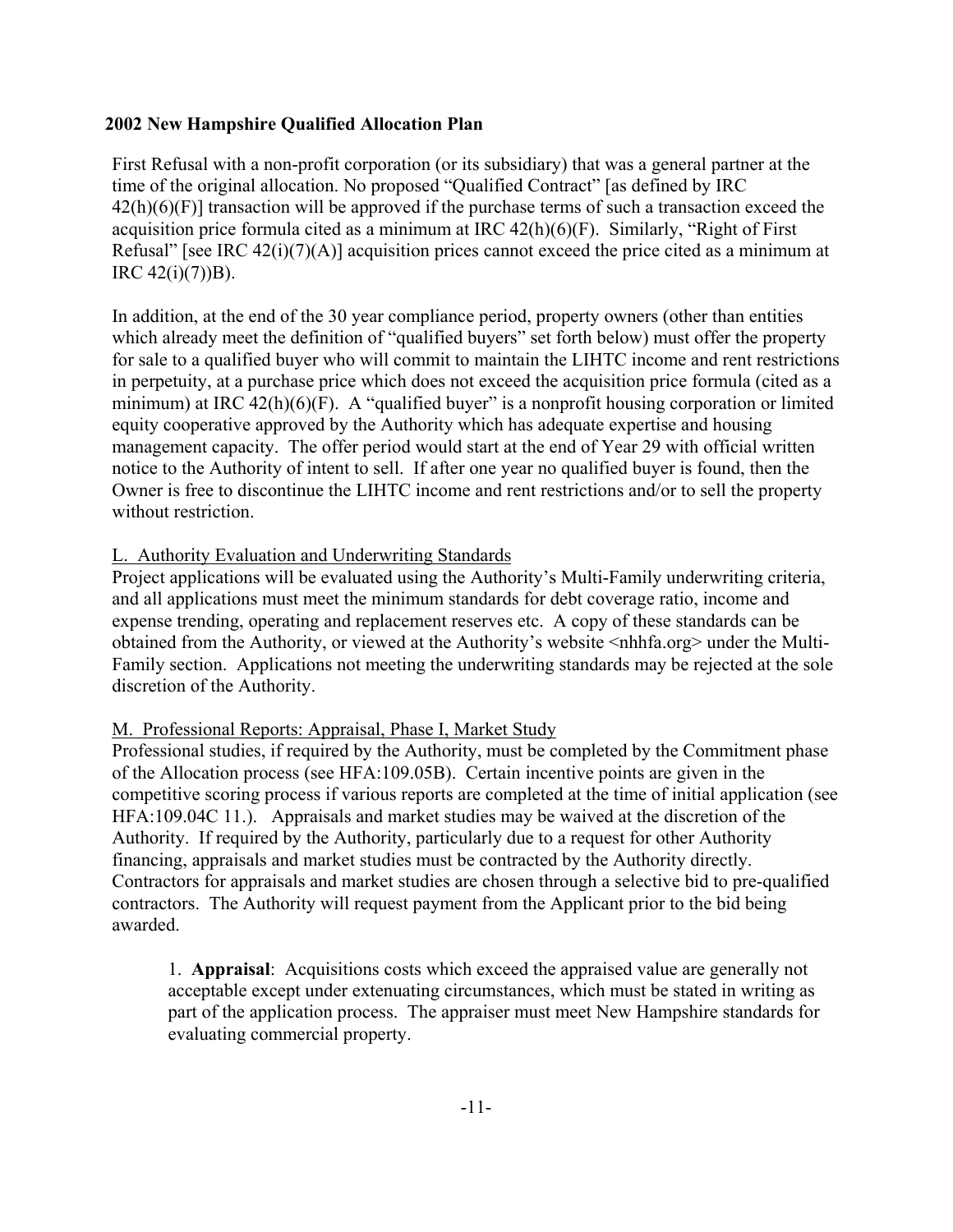2. **Phase I Environmental Report**: A satisfactory Phase I environmental report is a requirement for the allocation of tax credits. The report must meet ASTM Standard E 1527-97 for Environmental Site Assessments. Older buildings planned for renovation should have asbestos and lead testing completed and buildings planned for demolition should have suspect materials tested for asbestos. Issues raised by the Phase I report should be resolved to the extent possible (e.g. further testing of suspect materials). Phase I reports can be contracted directly by the sponsor in all cases.<sup>8</sup>

3. **Market Study**: Thorough market studies by competent third party consultants will generally be required. Exceptions may be allowed in situations where relevant market studies were recently completed.

## N. Tenant Anti-Displacement and Relocation Policy

Permanent displacement of tenants is strongly discouraged. The Authority reserves the right to reject any applications that fail to minimize permanent displacement of tenants. Any proposed temporary and permanent relocation of tenants should generally meet standards equivalent to the federal Uniform Relocation Act[.9](#page-17-1)

## O. Reference and Federal Tax Information Authorization

IRS Federal Revenue Ruling 9-98 established a process for the Authority to check the LIHTC related background of tax credit applicants. Data available to the Authority from the IRS includes a review of the Business Master File, revenue agent reports and other sources of account data. The Authority needs to sign a Memorandum of Understanding with the Internal Revenue Service in order to begin implementing this policy, and has not yet done so. Applicants may be required to submit IRS Form 8821 with their tax credit applications, including separate forms for all general partners[.10](#page-17-2) 

Developers new to New Hampshire may be required to provide reference authorization so that references can be checked with housing officials in other states.

## **HFA:109.04 SELECTION PROCESS AND CRITERIA**

## A. Overview

i.

In order to meet the State of New Hampshire's housing needs and priorities, as well as make the most efficient use of the tax credits available to the state, this project selection system was

<span id="page-17-0"></span><sup>8</sup> Projects applying for Authority financing may need to comply with HUD environmental protocols, so please check with your development officer before proceeding with the Phase I.

<span id="page-17-1"></span>LIHTC projects are not covered by the federal URA unless other funding is involved in the project such as CDBG or HOME.

<span id="page-17-2"></span><sup>10</sup> IRS documents can be secured on the internet at [www.ustreas.gov/prod/forms\\_](http://www.ustreas.gov/prod/forms_pubs/index.html)  [pubs/index.html.](http://www.ustreas.gov/prod/forms_pubs/index.html)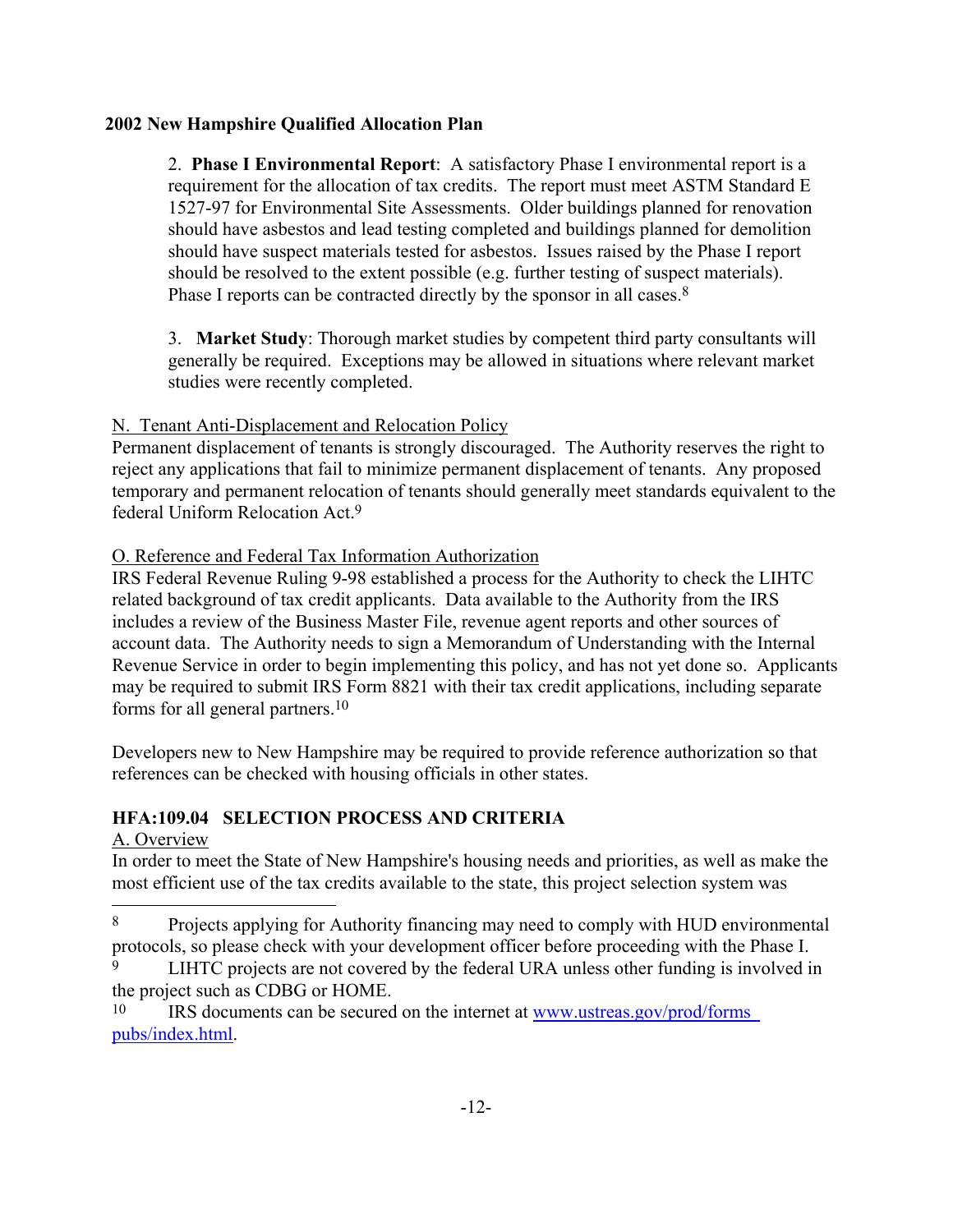created to encourage projects that address specific objectives. These objectives are largely based on conclusions contained in the 2001-2005 Consolidated Plan for the State of New Hampshire.

Applications for Reservation meeting the general program requirements, Application Threshold Requirements listed in Appendix C, and which score competitively, will be recommended to the

NHHFA Multi-Family/Special Projects Committee for a reservation of credits. Applications should be complete and the required supporting documentation included. Inconsistencies in the application or missing supporting documentation may reduce the project's score or cause it to be rejected. The Authority is not required to notify the applicant of inconsistencies or missing information. In addition projects must receive a minimum of 65 points to be eligible to receive a tax credit reservation.

## B. General Criteria

Projects may be rejected at any time during the allocation process (from application up to completion and issuance of the IRS Form 8609) at the sole discretion of the Authority for failure to meet the General Criteria listed below:

\* The project location is considered infeasible or inappropriate; for example, proposed sites with severe topographical impediments that would make development abnormally expensive or impossible, or location in a neighborhood not conducive for senior or family residential use.

\* Project or housing characteristics (e.g. style, density, undue concentration of income targeting or large family units) are inappropriate for neighborhood, do not appear to satisfy market need, or there is undocumented /unsupported market demand.

\* The project's developer or any party affiliated with the development team does not have the experience or ability to successfully complete the project or has failed to meet the objectives of the program on past proposals.

\* The project's management agent or general partner has a history of chronic noncompliance in accordance with HFA:109.08A.11, has failed to meet the requirements of the Land Use Restriction Agreement for previous projects, or has any significant negative tax credit history with other state tax credit allocating agencies as documented in IRS records (see HFA: 109.03O).

\* The project's developer, management agent, or anyone affiliated with the general partner is or has been noncompliant or otherwise in default with this or any other Authority program as determined by the Authority.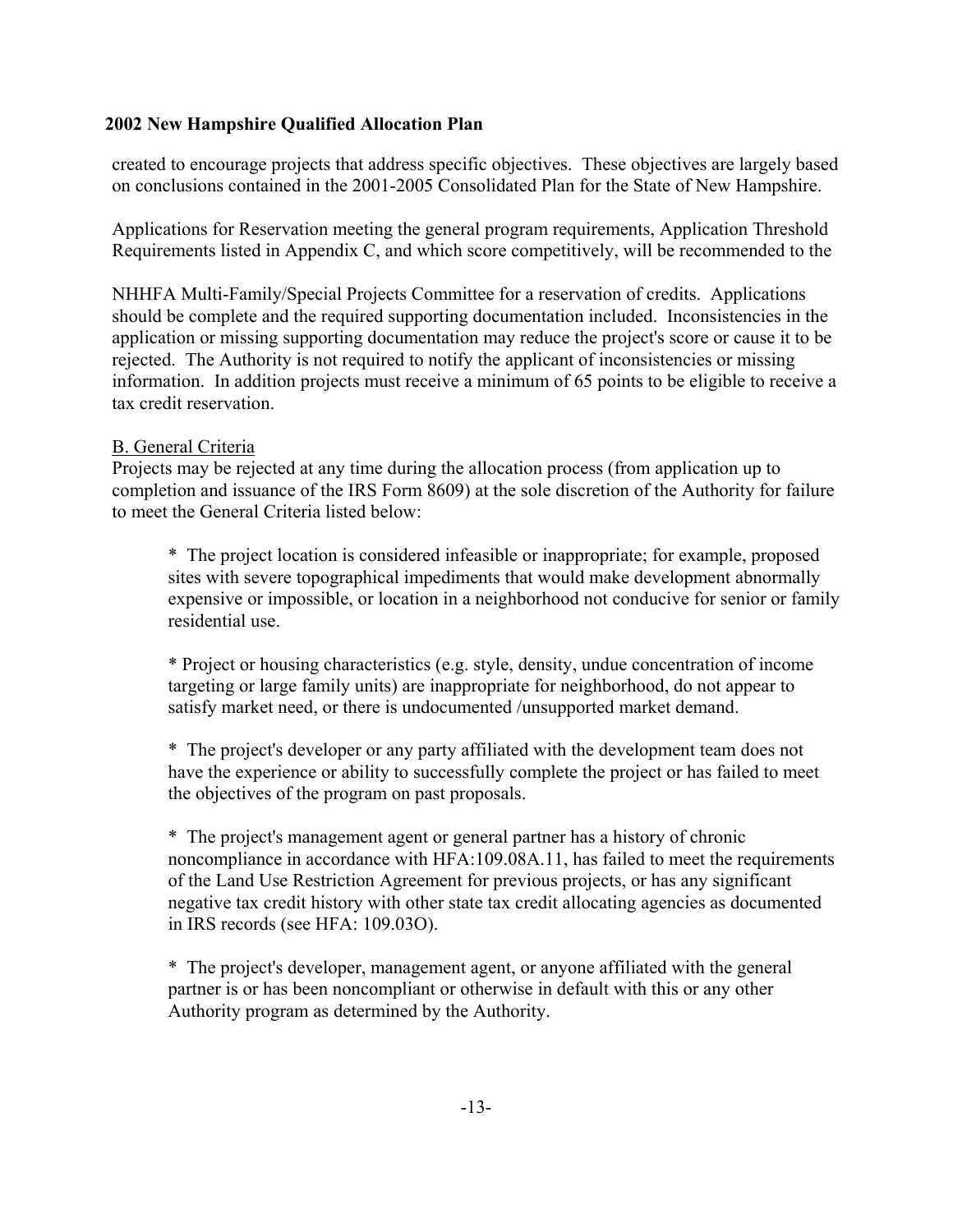\* The developer or general partner(s) has another tax credit project that has not started construction within six months from the LIHTC commitment date.

\* Development costs, including but not limited to developer fees, intermediary costs, and syndication expenses are judged to be unreasonable.

\* The project is determined to be financially infeasible due to high costs and/or lack of adequate financing sources.

\* The Authority concludes that the project will not be able to satisfy the criteria of the Commitment Requirements (listed in Appendix D) in a timely manner. For example, serious issues need resolution, such as planning, zoning, permits or land use requirements, Phase I environmental issues, the ability of the sponsor to obtain debt financing, problems with statutory requirements, etc.

Note that representations made about the project relating to factors that are used in the selection and scoring criteria may not be changed without the approval of the Authority, and will be enforced by the Land Use Restriction Agreement (See HFA:109.08B). Tax credit reservations may be rescinded if the project changes in a way that reduces the initial score at the sole discretion of the Authority (see HFA109.05B Commitment Phase).

A change in the project ownership or the management agent from that represented in the application may subject the project to re-evaluation in accordance with the Allocation Plan. Under no circumstances will changes to the project ownership or management agent be allowed without the express written permission of the Authority.

## C. Scoring Criteria

Each project will be scored using the criteria listed below. Provide documentation where applicable. Any supportive documentation is subject to verification and the Authority may require additional information as a condition of awarding points. The Authority may reject any documentation deemed to be insufficient, unsupported, or inadequate for the particular scoring criteria.

Note for the "family units" definition in categories 1 (Project Impact) and 6 (Location), more than 70% of the units must have 2 or more bedrooms, and there can be no "senior housing" designation.

## 1. **Project Impact**

Applicant can score points in only one section in this category: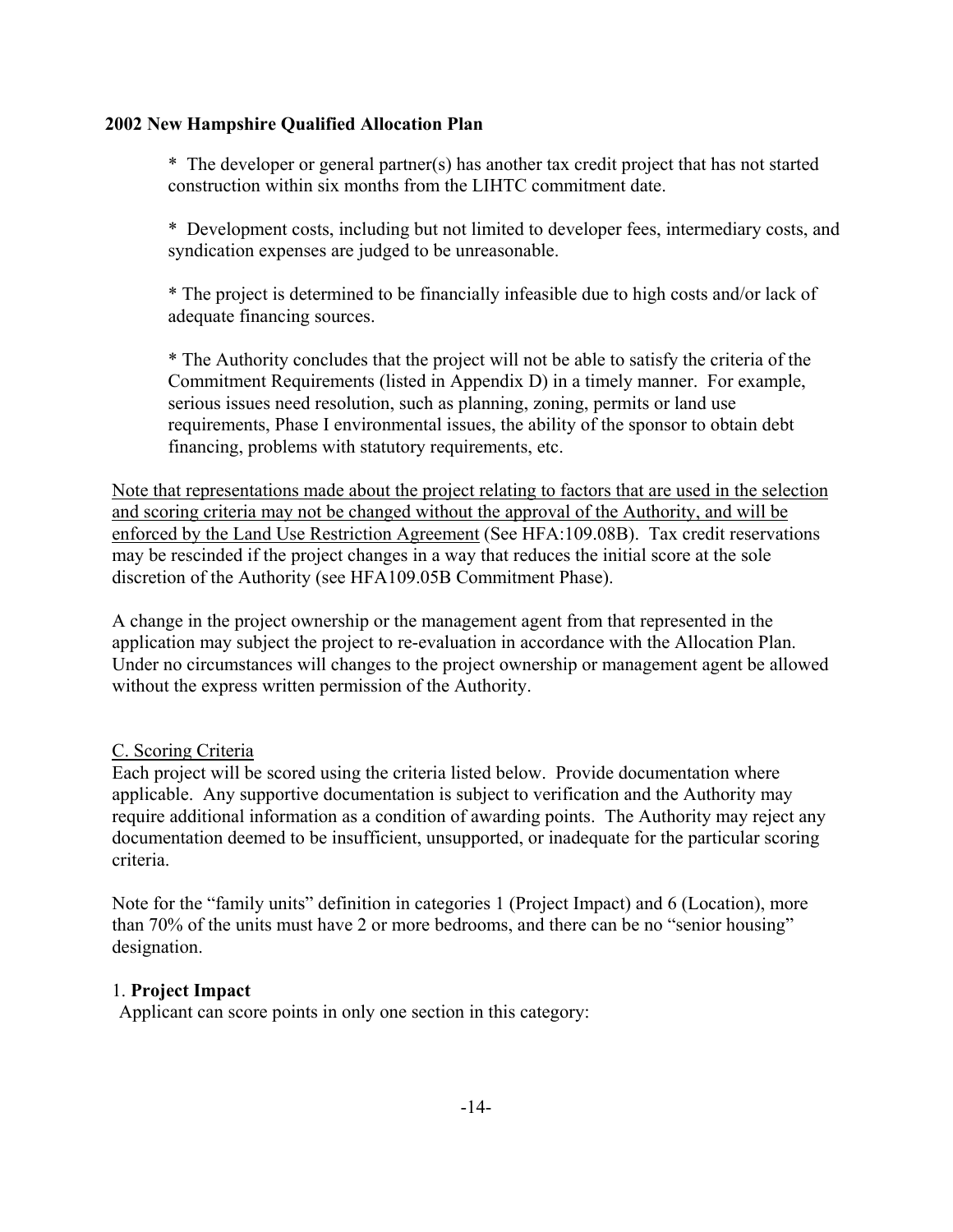| e.             | Other projects                                                                                                                                                                                   | 0 points  |
|----------------|--------------------------------------------------------------------------------------------------------------------------------------------------------------------------------------------------|-----------|
|                |                                                                                                                                                                                                  | 10 points |
| $d_{\cdot}$    | New construction and/or substantial rehabilitation with construction costs<br>equal to or exceeding 50% of total development cost (including contingency,<br>but not including the cost of land) |           |
| $\mathbf{c}$ . | $60\%$ net new units (senior)                                                                                                                                                                    | 15 points |
| b.             | 25% to 60% net new units, family or other non-senior                                                                                                                                             | 15 points |
| a.             | 60% net new units (family and other non-senior)                                                                                                                                                  | 20 points |

An applicant can score points in either section in this category: a and/or b.

a. Family projects with greater than or equal to 70% of the units having 2 or more bedrooms. 10 points

b. Family projects with 20-49% of the units having 3 bedroom units.

or

Family projects with 50% or more of the units having 3 or more bedrooms, and:

10 points

5 points

#### 3. **Income Targeting**

An applicant can score points in only one section in this category: a or b.

a. Greater than 20% but less than or equal to 50% of the total number of units reserved for very low income (<50%MAI) 5 points

or

b. Greater than 50% of the total number of units reserved for very low income (<50% MAI). 10 points

#### **4. Service Enriched Housing**

Applicants can secure funding in only one section in this category. To receive points, services must be actively linked to the project, not simply provided to the community at-large and the applicant must submit documentation at application, including a service plan, commitment of financial support, letters of intent to partner/contract from service providers (when services are to be contracted), a marketing plan describing outreach to potential tenants to whom the services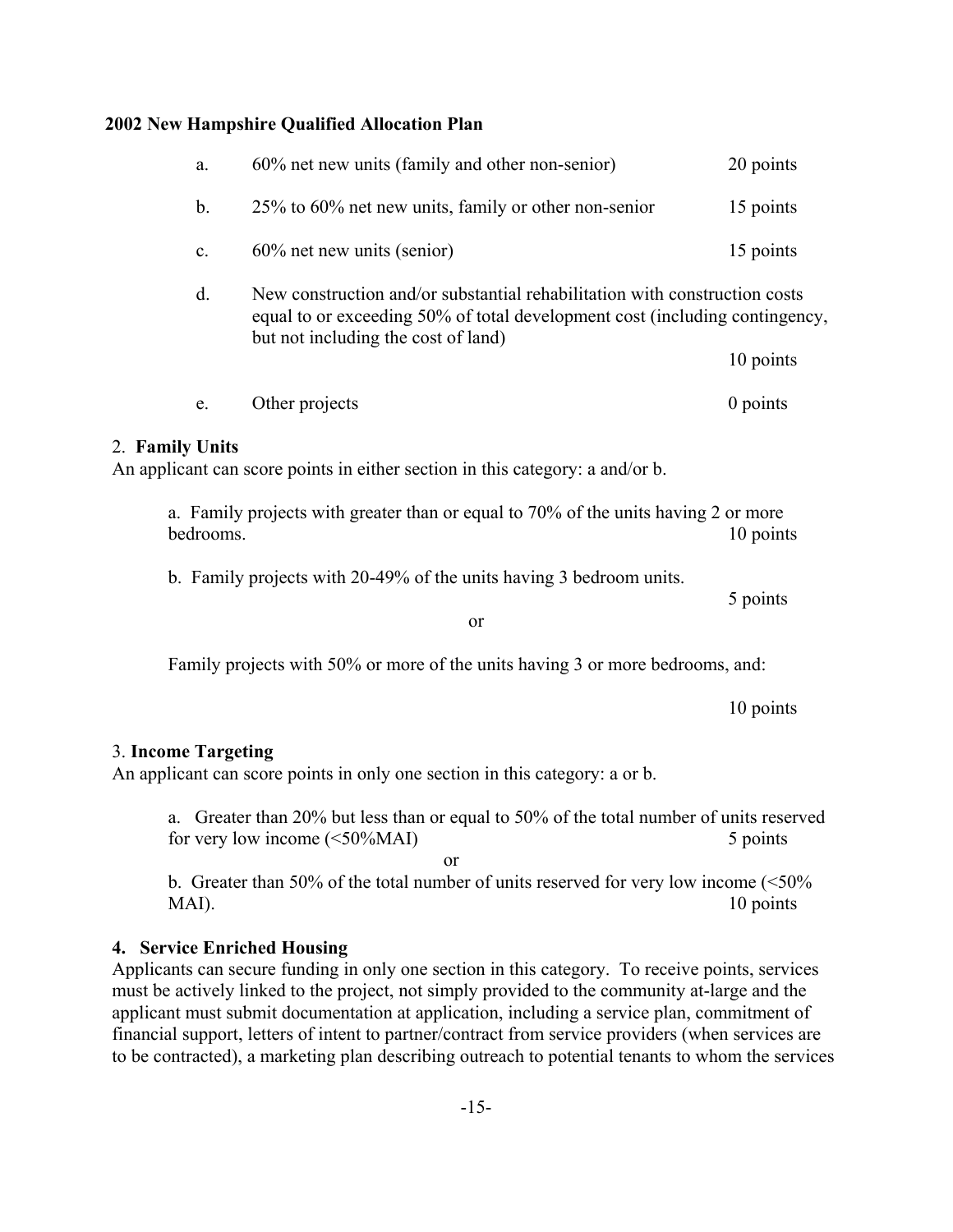are targeted, a description of how the services will be managed and by whom, and other such items as defined and required in Appendix M.

Projects receiving scores in this section must continue in this use for the full compliance period, which will be enforced through the Land Use Restriction Agreement. Projects can score in only one section.

- a. Service Enriched Housing Level I An on-going supportive service provided on-site to tenants or that would not otherwise be available to them unless they were tenants. Financial support for the services can be through a third party and it does not have to be new funds. 5 points
- b. Service Enriched Housing Level II Same as Level I except that two or more services will be provided on an on-going basis **or** some on-going financial support will be provided by the owner. 7 points
- c. Service Enriched Housing Level III Substantial level and range of services are integrated into the housing to support tenant needs. A minimum of 20% of the tenants selected for occupancy will be people/families who are identified as needing the services being provided. **Significant operational and financial support will be provided by the owner.** 10 points
- d. Service Enriched Housing Level IV Same as Level III except that a minimum of 50% of the tenants selected for occupancy will be people/families who are identified as needing the services being provided. 15 points
- e. Single Room Occupancy (SRO) /Homeless Single room occupancy (SRO) units, homeless shelters, transitional housing, etc. Project must have a design and service package which addresses the needs of the homeless or transitional clientele.

25 points

## 5. **Public Housing Waiting Lists**

Projects that can demonstrably provide housing to persons on waiting lists for public housing will be eligible for points in this category. To meet this requirement the local public housing authority must be a material participant in the project as determined by the Authority, such as a general partner or qualified management agent. 5 points 5 points

## 6. **Location**

Scoring for location is by the community in which the project is located. The ranking is based on U.S. Census data regarding the number of rental housing units compared to the number of total housing units. Family and other non-senior projects must score in category 1 (Project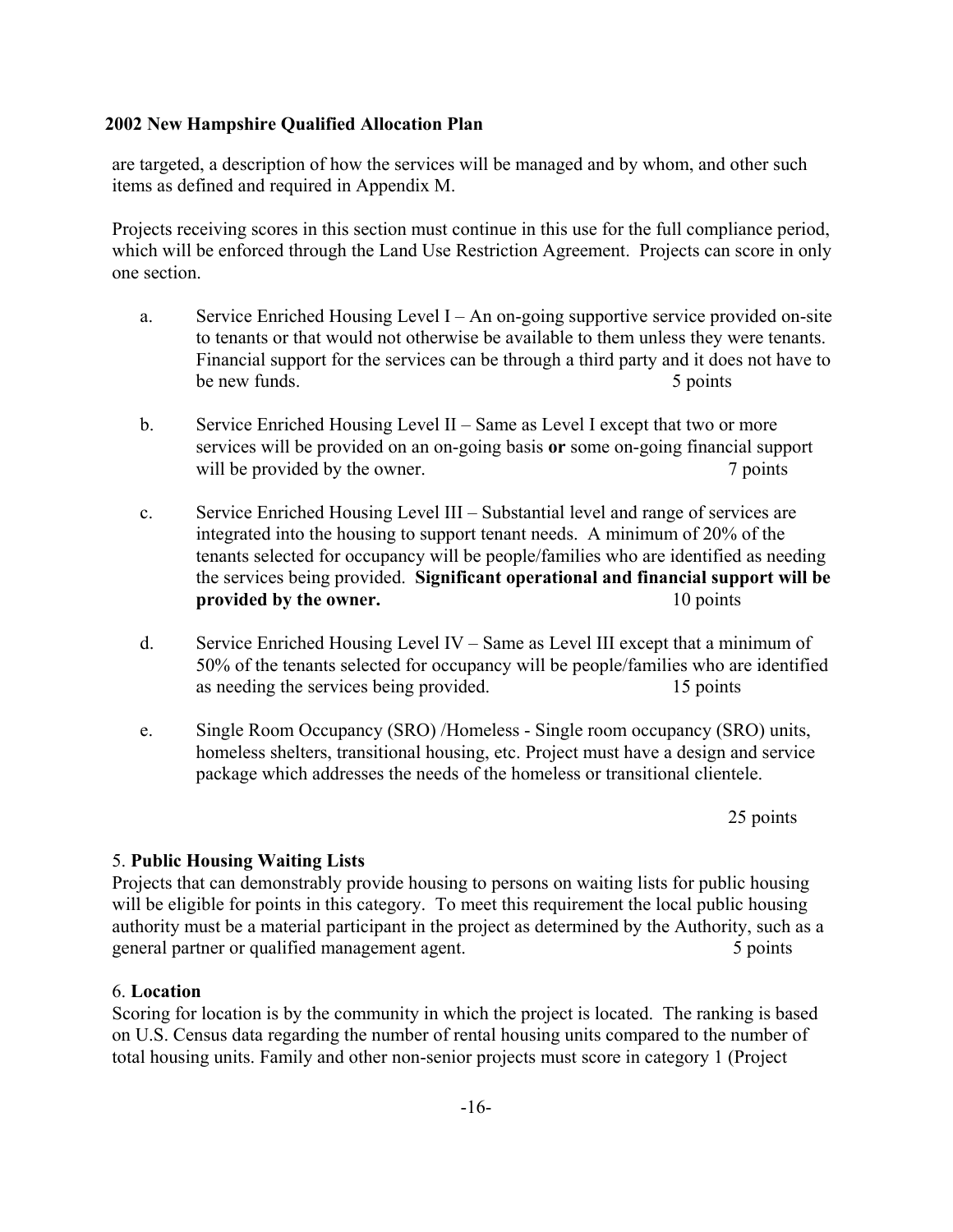Impact) under 1a, 1b or 1d in order to be scored higher than zero in this category. Any senior project will score either zero or minus five, depending on location. See Appendix V for the community lists. Projects can score under only one section, and the lowest relevant scoring section shall apply. Projects located in:

Family and other non-senior projects:

| Communities with $\leq 15\%$ rental housing units           | 20 points |
|-------------------------------------------------------------|-----------|
| Communities with $\geq$ 15% up to 25% rental housing        | 15 points |
| Communities with $\geq$ =25% up to 35% rental housing units | 10 points |
| Communities with $>35\%$ rental housing units               | 5 points  |
| Communities with less than 700 total housing units          | 10 points |

## Senior projects:

| Any senior project anywhere in the state (other than Column A communities) |            |
|----------------------------------------------------------------------------|------------|
|                                                                            | $0$ points |
| Any senior project located in community listed in Column A                 | -5 points  |

## 7. **Neighborhood or Community Improvement**

Applications can secure up to 30 points in this category (a, b, c and d).

a. Points may be awarded for projects which are important toward neighborhood or community improvement. The points awarded will correlate with the magnitude of the impact of the proposed project. Applicants must document the extent of existing deterioration, blight etc., and indicate how the proposed project will help in improving the economic or social condition of the area. 0 to 15 points

b. Points may be awarded for projects which are located in formally designated community revitalization areas, such as HUD Enterprise Zones, Main Street programs, designated blighted areas, or otherwise targeted areas. The minimum size improvement zone for this scoring category is generally a 1 block area. The formal designation must come from an official act by a government agency, such as a City Council or Town Board. 5 points

c. Points will be awarded for projects approved for points in 7b which are also in QCT's. 5 points

d. Points will be awarded for projects approved for points in 7b which preserve and renovate existing housing. 5 points

#### 8. **Advanced Projects**

Additional points may be awarded at the discretion of the Authority for advanced progress of the development, as per the following schedule: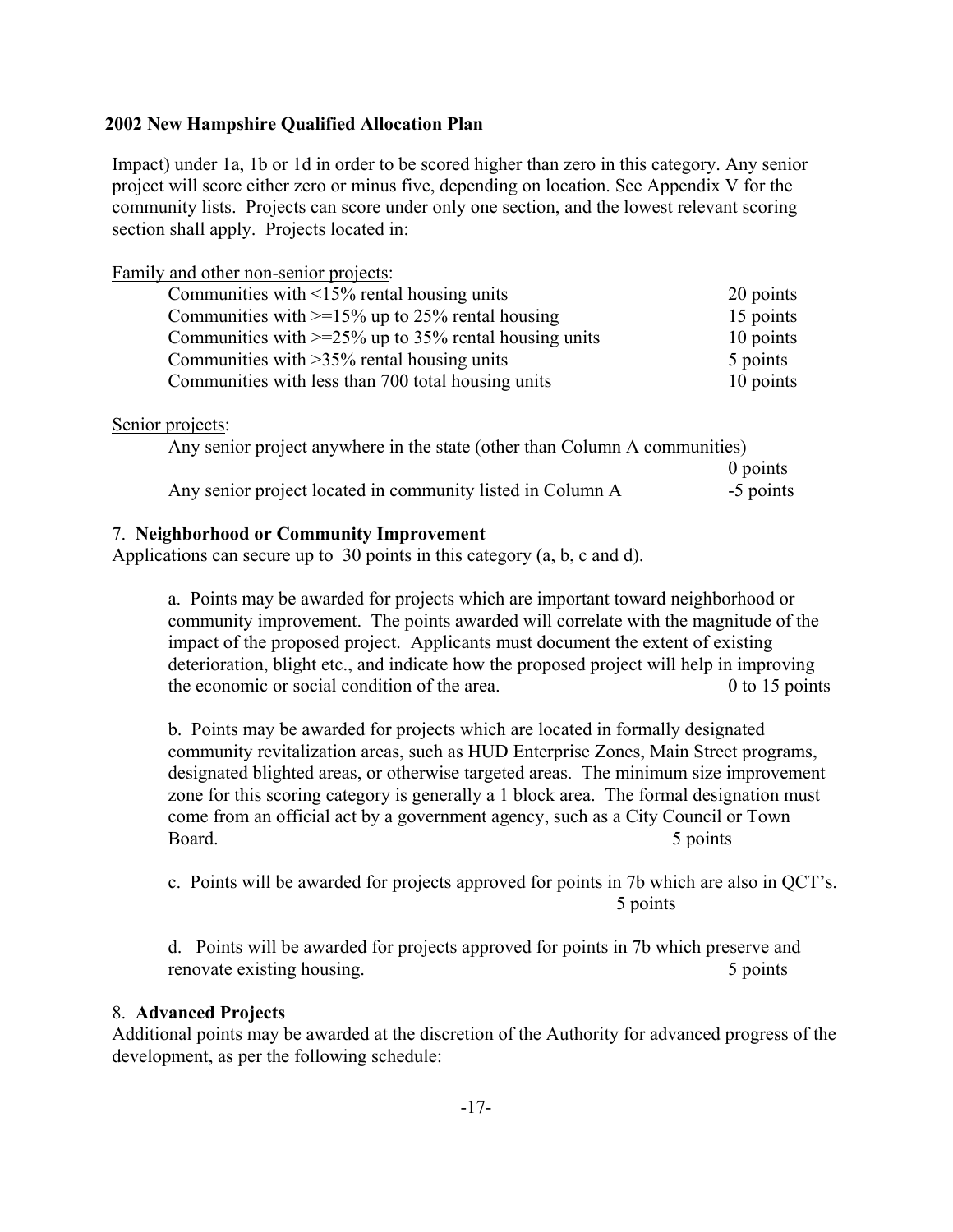| Site Control or                                                | 1 point   |
|----------------------------------------------------------------|-----------|
| Site Ownership                                                 | 3 points  |
| Phase I Environmental completed <sup>11</sup>                  | 2 points  |
| Market Study completed - must be commissioned by the Authority |           |
|                                                                | 2 points  |
| Grant/Soft Loan Commitment (significant dollar amount)         | 3 points  |
| Preliminary Plans or                                           | 1 point   |
| Comprehensive Plans and Specs                                  | 3 points  |
| Zoning and Planning Permits in Place (or not an issue)         | 2 points  |
| Maximum for Category                                           | 15 points |

## 9. **Project Grants and Assistance**

An applicant can score points in either of the two sections in this category: a and/or b.

a. Family projects which have a new rental assistance subsidy for at least 90% of the units, for the full compliance term. 15 points

or

Family projects which have a new, significant rental assistance subsidy for at least 25% of the units, for a minimum of 5 years. 10 points

b. Projects which have a contribution of a significant amount of CDBG or other federal loans or grants, including the Federal Home Loan Bank Affordable Housing Program (AHP), at a rate below the Applicable Federal Rate (AFR) and/or are non-amortizing. Authority HOME, FAF and AHF funds are not eligible for this point category. 5 points

# 10. **Participation of Local Tax-Exempt Organizations/Tenant Ownership**

An applicant can score points in a plus either b or ca.

i.

a. Project proposal has a specific and credible plan (including funds for organization of the tenants and professional representation) to establish tenant ownership of the project (or all of the individual units) after the initial 15 year compliance period.

5 points

<span id="page-23-0"></span><sup>11</sup> See also HFA:109.5B. The Phase I Environmental Assessment is an Authority LIHTC requirement, but may be contracted by the sponsor directly if no other Authority financing is being requested. If other Authority financing is being requested, the study may need to be contracted for directly by the Authority. Please contact Authority staff if you have any questions.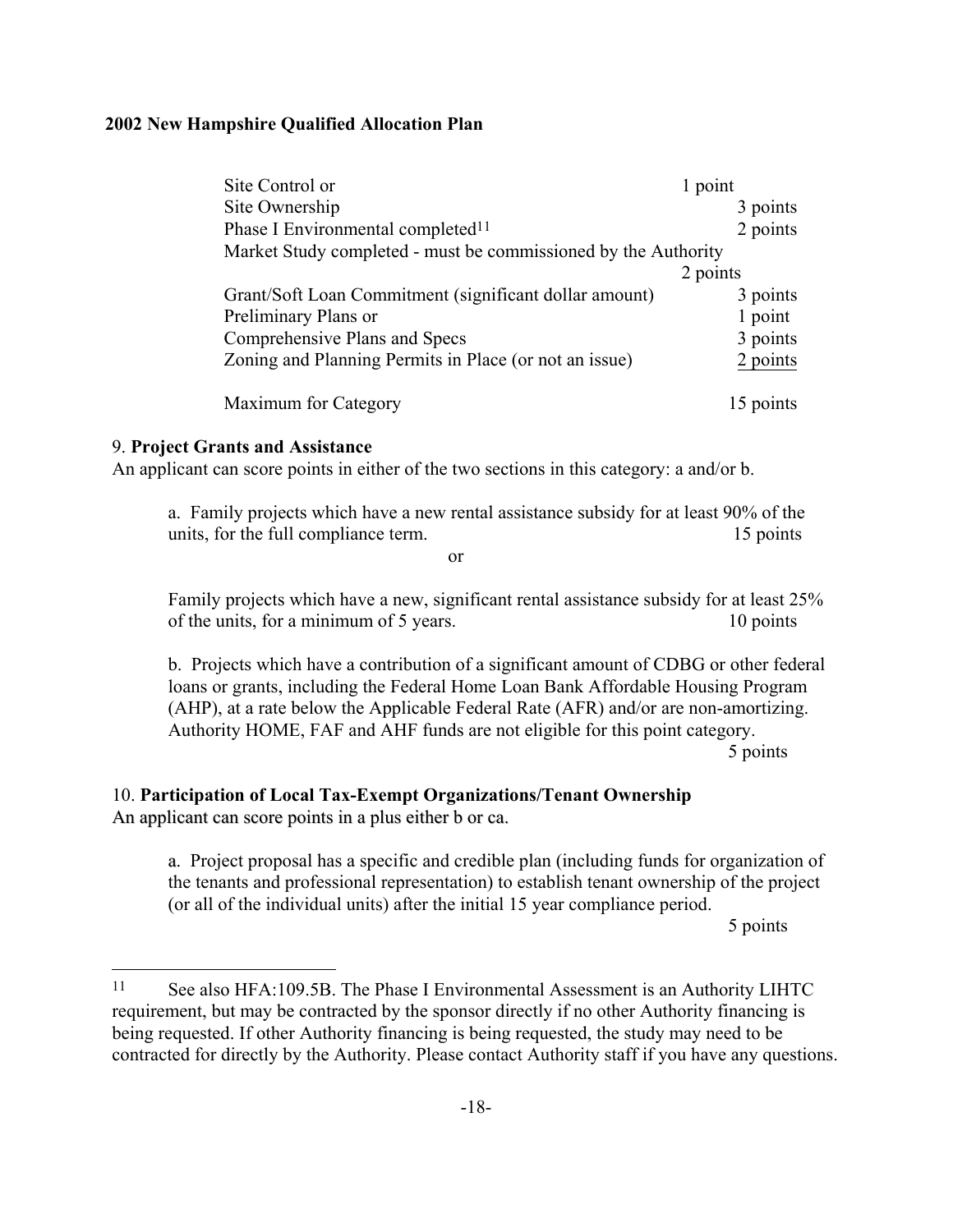11. **Local Support** 

b. Development entity includes a local tax-exempt sponsor as a managing general or cogeneral partner (interest must be at least 51%, and "materially participate" in the development process). 10 points

c. Project proposal includes a written "services to be provided" agreement with a local tax-exempt sponsor that provides uniquely non-profit oriented, ongoing and substantial services to the project.<sup>12</sup>

Project is supported by local elected public officials, local housing authority, local community development organizations, with written documentation.

12. **Management Experience** To receive points for this category, the management agent must complete and submit the Management Questionnaire (Appendix G of the application). In addition, the developer must have an executed agreement from the management agent, to be included in the application.

Developer's management agent has demonstrated experience defined as having managed a tax credit property which has had at least one compliance monitoring review, has met the Annual Training requirements (defined in HFA:109:08A.10) and does not have a history of non-compliance (as defined by HFA:109:08A.11).

10 points

Developer's management agent meets the experience requirements as defined in the Management Questionnaire. 8 points

#### 13. **Developer Experience With the Authority**

j.

The developer or any individual that is part of the development team:

\* has any outstanding obligations owed to the Authority of more than 30 days in arrears;

\* is involved in other tax credit projects which have a history of non-compliance (as defined by HFA:109:08A.11);

or

5 points

0 to 5 points

or

<span id="page-24-0"></span><sup>&</sup>lt;sup>12</sup> As an example, nonprofit operated property management is not an eligible service for the five points, since it is not unique to nonprofit organizations.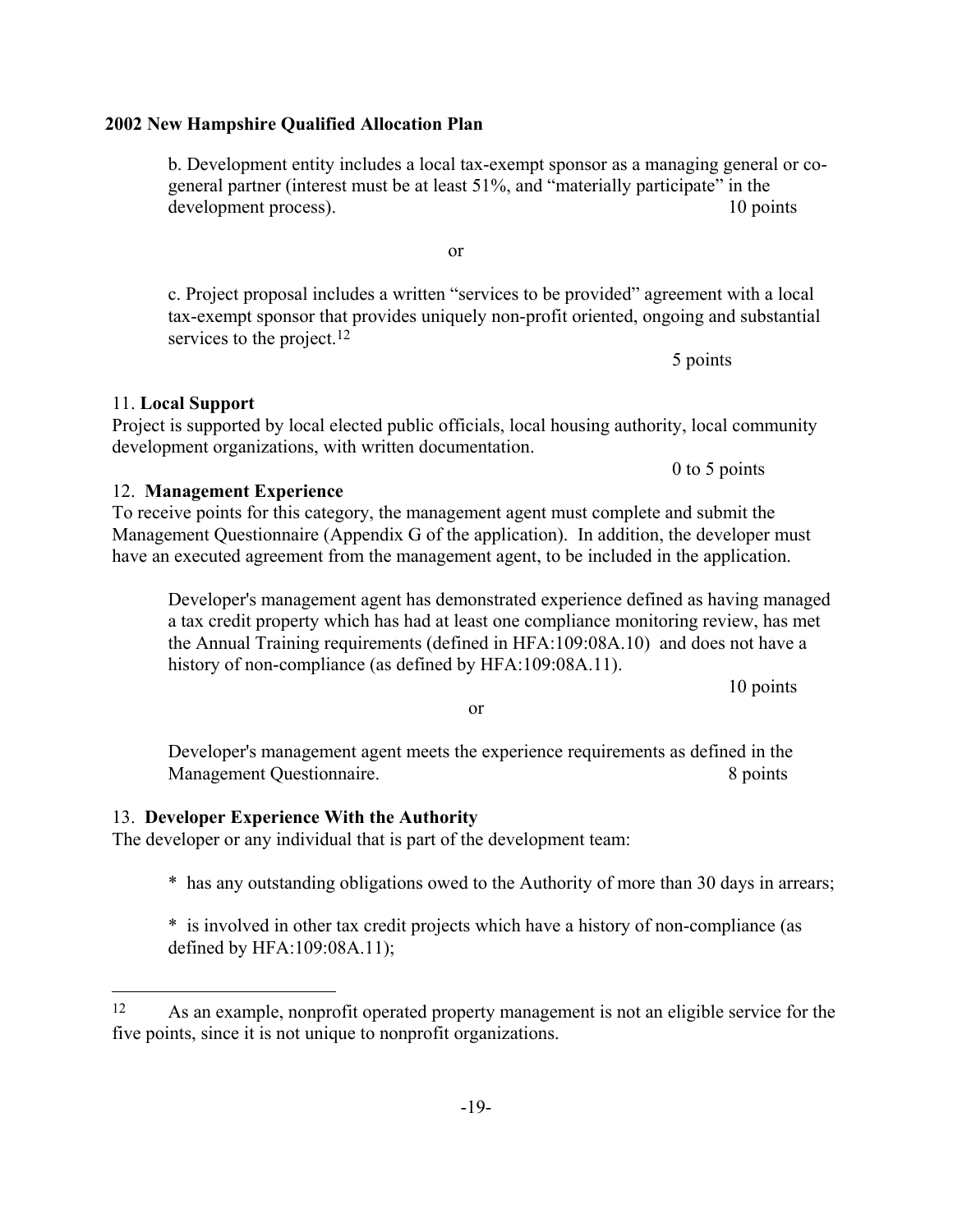\* the project's developer, management agent, or anyone affiliated with the general partner is or has been noncompliant or otherwise in default with this or any other Authority program as determined by the Authority;

\* has been awarded credits in the past that were subsequently returned or otherwise unused (unless with good cause).

Such determination will be made by the Authority in its sole discretion.

Minus 1 to Minus 20 points

# **HFA:109.05 APPLICATION PROCESSING**

There are three phases of application processing - the **Reservation Phase**, **Commitment Phase** and the **Allocation Phase**. All applications shall be made on the application form provided by the Authority[.13](#page-25-0) All applications must be submitted by the appropriate deadline. Applicants are encouraged to submit applications early and/or discuss preliminary proposals with LIHTC program staff in order to facilitate the development and tax credit process. Incomplete applications will be rejected without further processing, though minor variances may be waived at the discretion of the Authority. The Authority reserves the right to seek clarification of applications for purposes of establishing scoring.

Reservations of projects applying for supplemental credits (after having received a carryover allocation in a previous year) may apply at any time in the year prior to the last round, and will be evaluated outside of the competitive scoring process. Reservations of supplemental credits can be approved by Authority staff without further Multi-Family/Special Projects Committee approval. See section HFA109.03D for further information.

Projects may be rejected at any time during the allocation process at the sole discretion of the Authority for failure to meet the General Criteria in HFA:109.04B of the Allocation Plan.

## A. Reservation Phase

j.

All applications for a Reservation of tax credits must contain the requirements listed in Appendix C, Application Threshold Requirements. Upon satisfactory completion of the Application Threshold Requirements, the project will be scored and ranked in accordance with the Scoring Criteria described in HFA:109.04C of the Allocation Plan. Projects shall be recommended for a Reservation of tax credits based on the competitive scoring results. Projects must receive a minimum of 65 points to be eligible to receive a tax credit reservation.

<span id="page-25-0"></span><sup>13</sup> Applicants are strongly encouraged to use the computer spreadsheet version of the application and submit a signed application page with a  $3\frac{1}{2}$  inch disk with the file on it. The application can be secured from the Authority's website [www.nhhfa.org](http://www.nhhfa.org/) under the Multifamily section.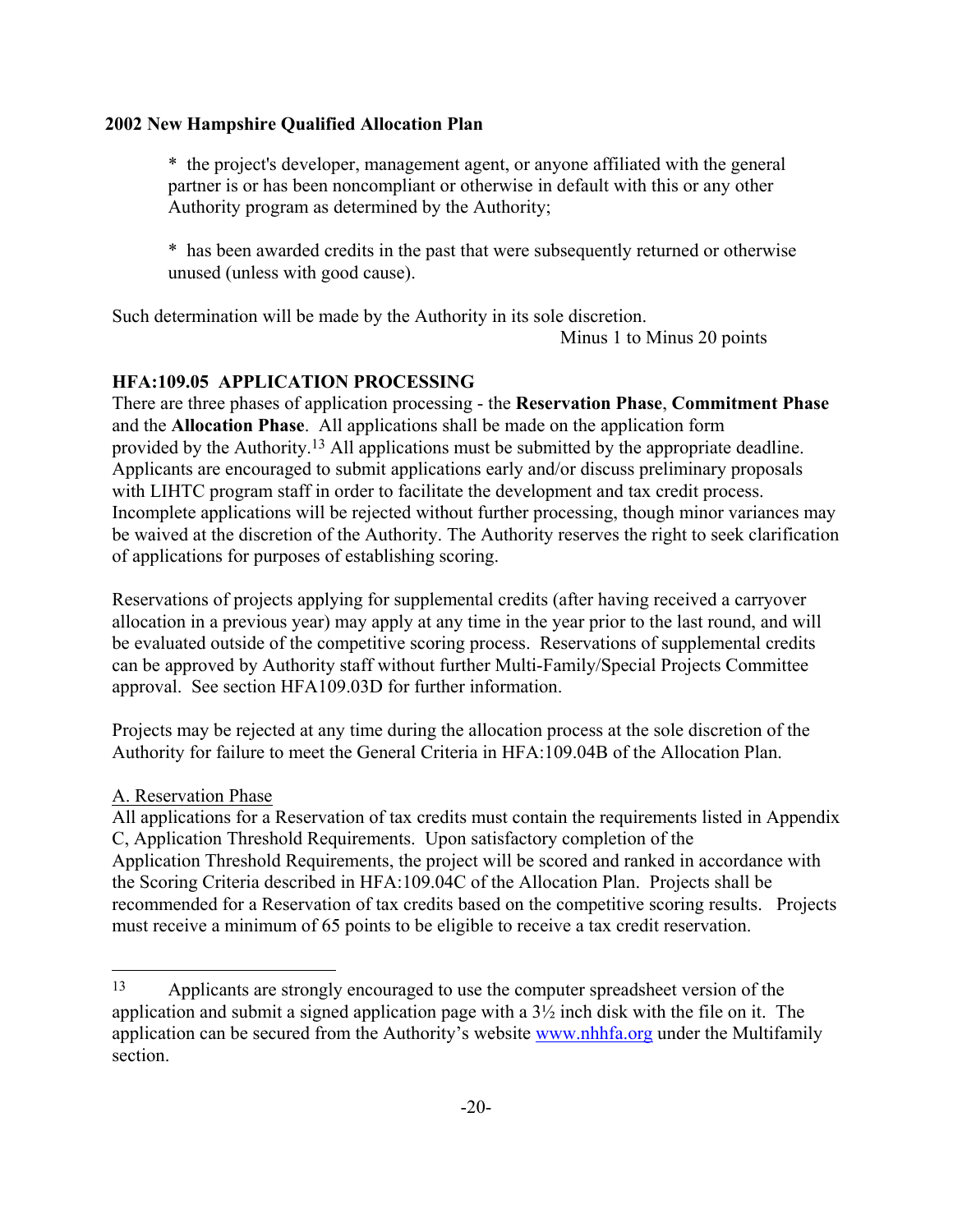In a situation where only partial credits are available for the next highest scoring project, the Authority will retain the right to bypass that project, and either give credits to other projects lower in the scoring ranking which can fully use the remaining credit amount, or use the credits in a future round.

If a partial allocation is offered, the Authority must be convinced that a project can be appropriately phased or down-scaled, that the project's feasibility is not conditioned upon receipt of a future additional Reservation, and that the project can retain its Scoring Criteria ranking. The Applicant must demonstrate the ability to meet these criteria within 21 days of notification by the Authority. If the project fails to show it can work with the credits available, the Authority may proceed to reserve credits for lower scoring projects, or use the credits in a future round.

Tiebreakers - In the case of a scoring tie between two or more projects, and only a subset can be awarded a reservation, the tie breaker will be the most efficient use of tax credits (i.e., lowest amount of tax credit dollars per rent restricted unit.

The Reservation of tax credits shall be awarded by the Authority's Multi-Family/Special Projects Committee (except for supplemental credits, as described above).

Applicants not receiving a tax credit Reservation will be considered rejected for that application round, but can be considered in subsequent rounds. These Applicants may be placed on a waiting list until the end of the calendar year in which the application was received. Applicants must submit a request to be placed on a waiting list within 30 days of notification that tax credits have not been awarded during that round, or the application will be considered withdrawn. Applicants on the waiting list will not receive any ranking priority and will compete equally with all other applicants in any subsequent rounds in that same calendar year. The Authority may require the Applicant to submit amendments to the application and the Applicant will be required to meet any changes in the IRC 42 or the Allocation Plan.

## B. Commitment Phase

L,

Within **120** days of notification of a Reservation of tax credits, or 30 days preceding the Allocation Phase deadline, whichever is sooner, the Applicant must complete all requirements listed in Appendix D, **Commitment Phase Requirements**.

The Authority may require additional information from third parties for this Phase, such as a market study or appraisal.<sup>14</sup> Any third-party reports required by the Authority must generally be contracted by the Authority directly. Contractors for appraisals and market studies are chosen through a selective bid to pre-qualified contractors. The Authority will request payment from the Applicant prior to the bid being awarded. Prompt payment is required and failure to do so may jeopardize successful completion by the deadline for Commitment Phase requirements.

<span id="page-26-0"></span><sup>14</sup> See also HFA:109.3M. Professional Report: Appraisal, Phase I, Market Study.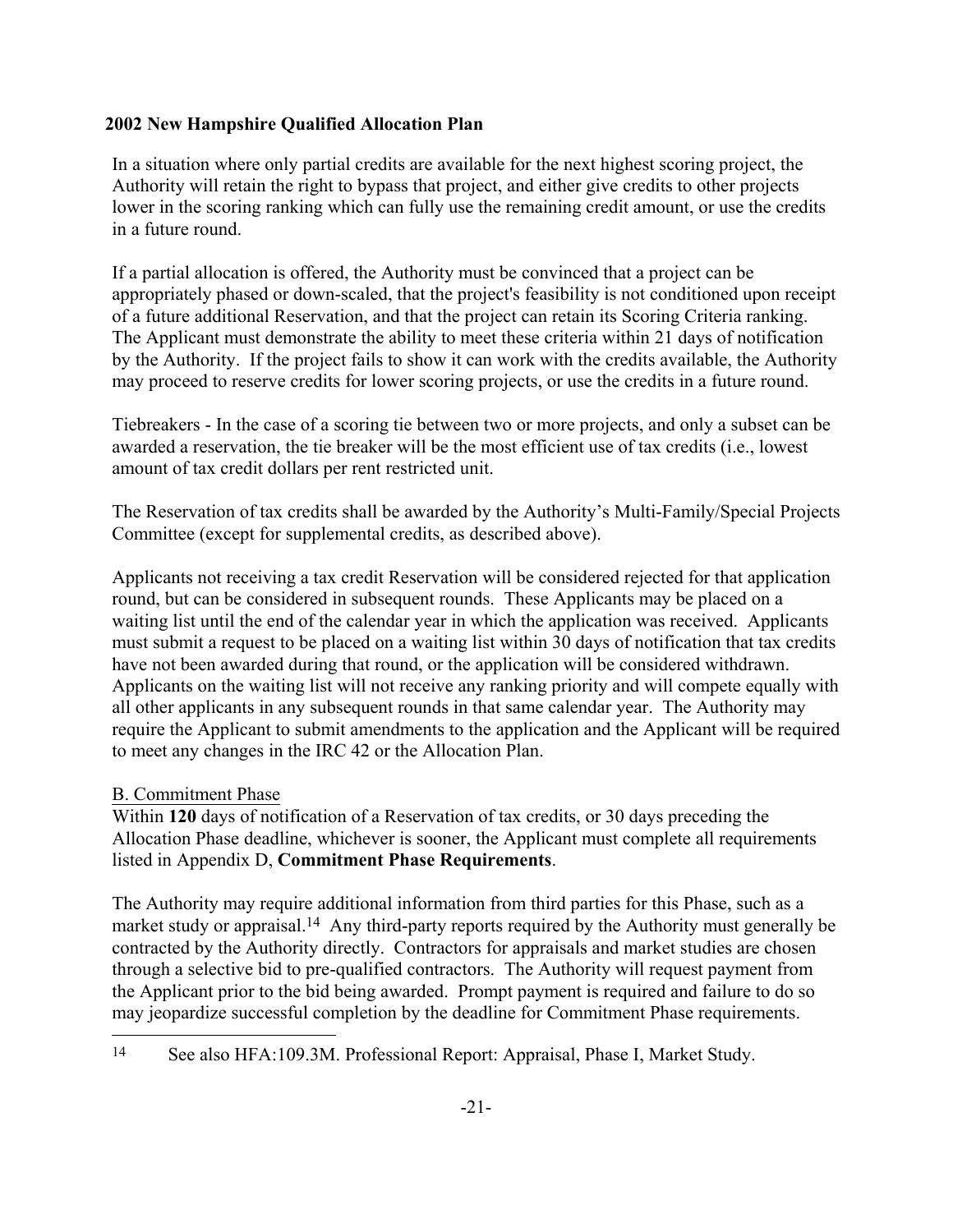Projects that meet the requirements of the Commitment Phase will be eligible to apply for an allocation of tax credits. Commitment Phase requirement extensions will be granted at the sole discretion of the Authority. Project reconfigurations which result in reductions in project scoring are not permitted without the express written permission of the Authority. The tax credit Reservation may be rescinded at the sole discretion of the Authority for not meeting the Commitment Phase Requirements, or if the project scoring has been reduced.

Once a project has met the Commitment Phase requirements, a Land Use Restriction Agreement (LURA) will be prepared. The Applicant must provide proof that the signed document has been recorded at the County Registry of Deeds, and evidence that the LURA has precedence in the Land Records over any permanent financing or other liens (e.g. via title update) prior to receiving a Carryover or Final Allocation.

#### C. Allocation Phase

The **Allocation Phase** may consist of two parts, depending on when the project is placed in service. Projects not placed in service by the end of the calendar year in which the tax credits were reserved, must complete an Application for a Carryover Allocation and the requirements listed in Appendix E, Carryover Allocation Requirements by October 31<sup>st</sup> for first round reservations, and December 1<sup>st</sup> for second round reservations. Projects that satisfactorily complete the Carryover Allocation Requirements will be eligible to be issued a Carryover Allocation Agreement. Projects that receive a Carryover Allocation must be placed in service by the end of the second calendar year following the year of the Carryover Allocation.

For projects placed in service by the end of the calendar year in which the tax credits were reserved or in which a Carryover Allocation was received in a previous year, the Applicant must complete an Application for Final Allocation with the required documentation listed in Appendix F, **Final Allocation Requirements** within 90 days of the placed in service date or December 1, whichever is earlier. Projects that satisfactorily complete the Final Allocation Requirements will be eligible to be issued the IRS Form 8609. Any Applicant with a tax credit Reservation that does not submit an Application for Carryover Allocation or Final Allocation by the appropriate date may lose its tax credit Reservation, at the sole discretion of the Authority.

At the time of application for allocation, the Applicant may make an election to establish the Gross Rent Floor. This election sets the minimum rents for the entire compliance period. Please see Appendix L for further explanation.

#### D. Authority Evaluations

The Authority will perform a complete analysis of the project at the Reservation Phase, Application for Carryover Allocation, and Application for Final Allocation. Based on the Authority's analysis, the project will receive no more than the tax credit amount required for the project's feasibility, assuming the project qualifies for at least that much credit.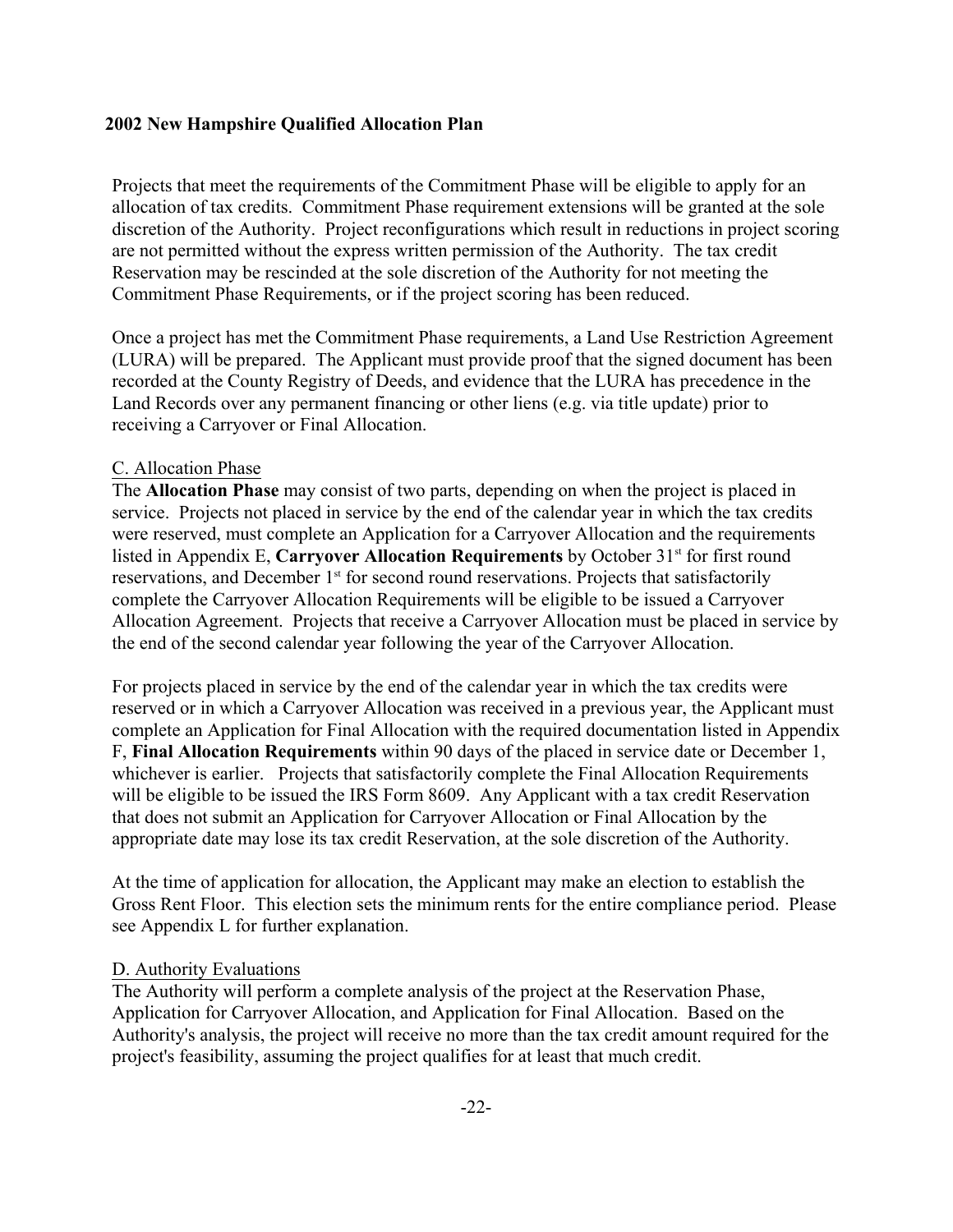To determine the tax credit dollar amount, the project application will be underwritten using the Authority's underwriting criteria (see HFA: 109.03 L). The development and operating budgets will be reviewed for reasonableness, and line items may be adjusted up or down by the Authority based on this review. Projects will be underwritten based on net equity investment which corresponds to prevailing syndication market rates. Projects will generally be underwritten assuming the maximum debt based on a debt coverage ratio (annual net operating income before debt service divided by annual debt service) of no greater than 1.2 with prevailing loan terms for commercial properties. A higher debt coverage ratio may be used in cases of small or special use projects where there is a higher than normal risk.

The amount of tax credits reserved will establish the maximum tax credit amount that can be allocated to the project without applying for additional credit. Depending on availability, the amount of the Reservation will generally be calculated using a tax credit rate slightly higher than the prevailing "4%" credit rate for acquisition or new construction or substantial rehabilitation costs financed with federal subsidies, or the prevailing "9%" credit rate for new building or substantial rehabilitation costs not financed with federal subsidies.

## E. Irrevocable Election

After a Reservation is made, the sponsor may irrevocably elect to lock in the applicable percentage, provided the Authority's Binding Agreement and Irrevocable Election document is executed by the fifth day following the month in which the applicable percentage is elected. Authority staff must be notified at least 14 days prior to this deadline. This option is available to the sponsor up until the date the project is placed in service or execution of the Carryover Allocation Agreement, whichever is sooner. For tax exempt bond financed projects using "out of cap" tax credits, the Irrevocable Election must be made in the month the bonds are issued; otherwise the project must wait until the placed in service date.

## F. Application Fees

The LIHTC application fee is 7% of the final allocation amount for for-profit applicants, and 5% for non-profit applicants, paid in accordance with the schedule below. There is also a compliance monitoring fee of \$500 per LIHTC unit, which must be paid prior to issuance of the IRS Form 8609.

- Application for Reservation: 1% of the annual tax credit request or \$500, whichever is greater, due with submission of Application Threshold Requirements.
- Commitment Phase: 2% of the annual tax credit reserved, due with submission of Commitment Phase Requirements.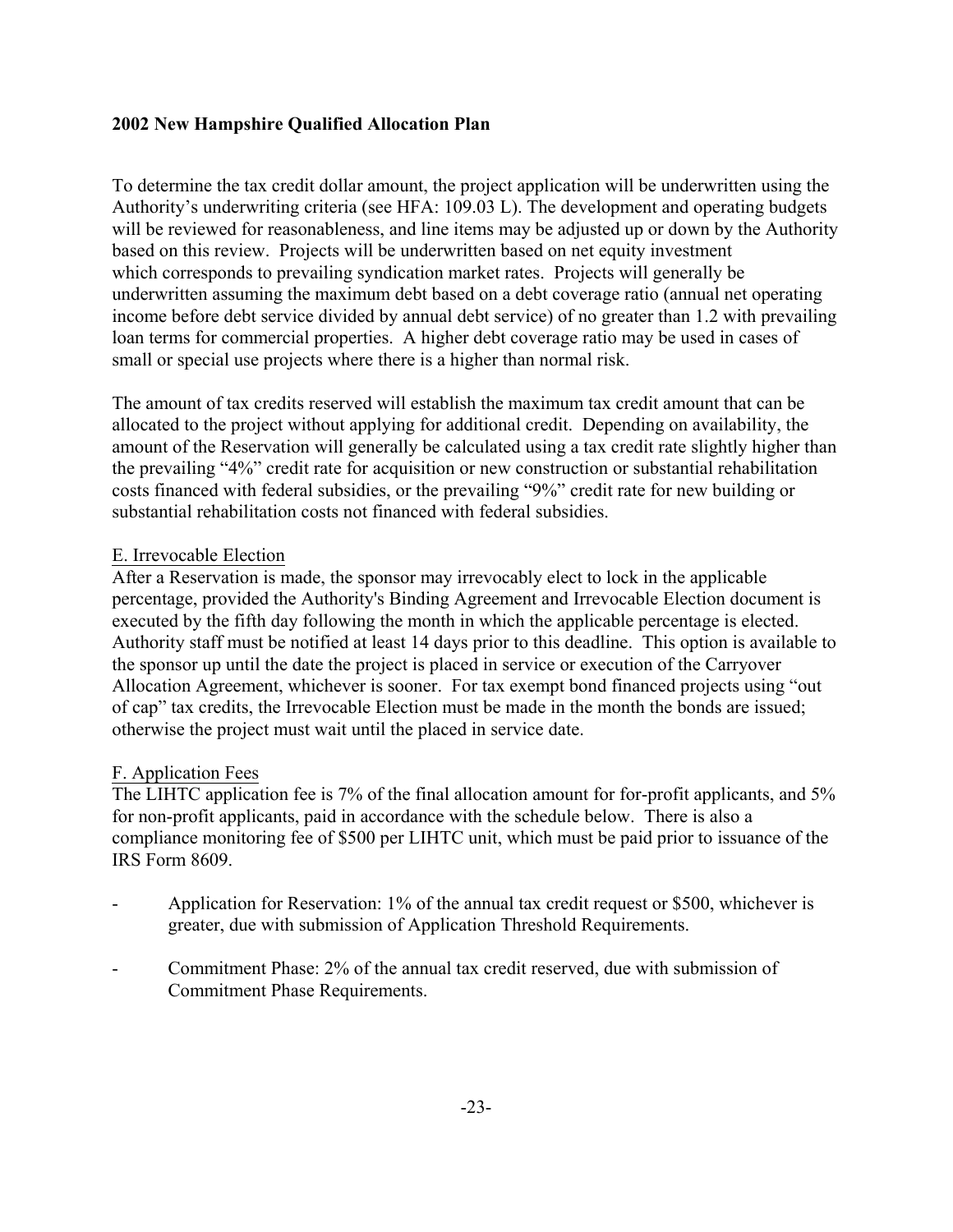- Application for Final Allocation: 4% (for-profits) or 2% (non-profits) of the annual tax credit, due with the request for Final Allocation - IRS Form 8609 (plus the compliance monitoring fee - see HFA:109.08A8).

Applications will not be processed without the required fees. At the discretion of the Authority, non-profit applicants may be allowed to pay fees at loan closing with the exception of the application fee for Reservation. This must be requested in writing, accompanied by the organization's most recent financial statement.

The initial application fees may be refunded, less \$500, if a project is withdrawn or otherwise fails to secure a reservation for the round in which an Application is submitted. No fees are refundable after a reservation has been approved. Refunds must be requested in writing within 30 days of notification from the Authority. Unsuccessful applicants wishing to apply in future rounds within the same year must submit a non-refundable re-application fee of \$100 for that new round by the appropriate round application deadline.

# **HFA:109.06 PROJECTS FINANCED BY TAX-EXEMPT BONDS**

Projects financed with tax-exempt bonds may apply for "out-of-cap" tax credits apart from the state's annual tax credit ceiling and application/scoring process. In order to qualify, 50% of the project basis must be financed with tax exempt bond proceeds. "Out-of-cap" project applicants must meet two general requirements in order to receive tax credits.

- \* The project must satisfy the requirements for allocation in accordance with the QAP, including the threshold requirements (109.04B).
- \* The issuer of the tax-exempt bonds must make a formal determination that the amount of tax credits allocated is no more than necessary to make the project feasible.

Carryover Allocations are not required for projects financed with tax-exempt bonds. The Authority issues a "Determination Letter" stating the estimated amount of tax credits that the project is eligible for just prior to the bond closing transaction, assuming all other LIHTC program requirements have been or will be met.

Fees for tax exempt bond tax credits will be 7% of the anticipated tax credit dollar amount (regardless of sponsor type), with 2% payable prior to issuance of the Determination Letter, and 5% payable at application for IRS Form 8609. These fees are non-refundable.

Tax exempt bond funded projects must also pay the one-time compliance monitoring fee of \$500 per LIHTC unit prior to issuance of the IRS Form 8609.1[7](#page-29-0) Tax exempt bond properties will be

j.

<span id="page-29-0"></span><sup>&</sup>lt;sup>17</sup> See also Compliance Monitoring, HFA:109.08A8.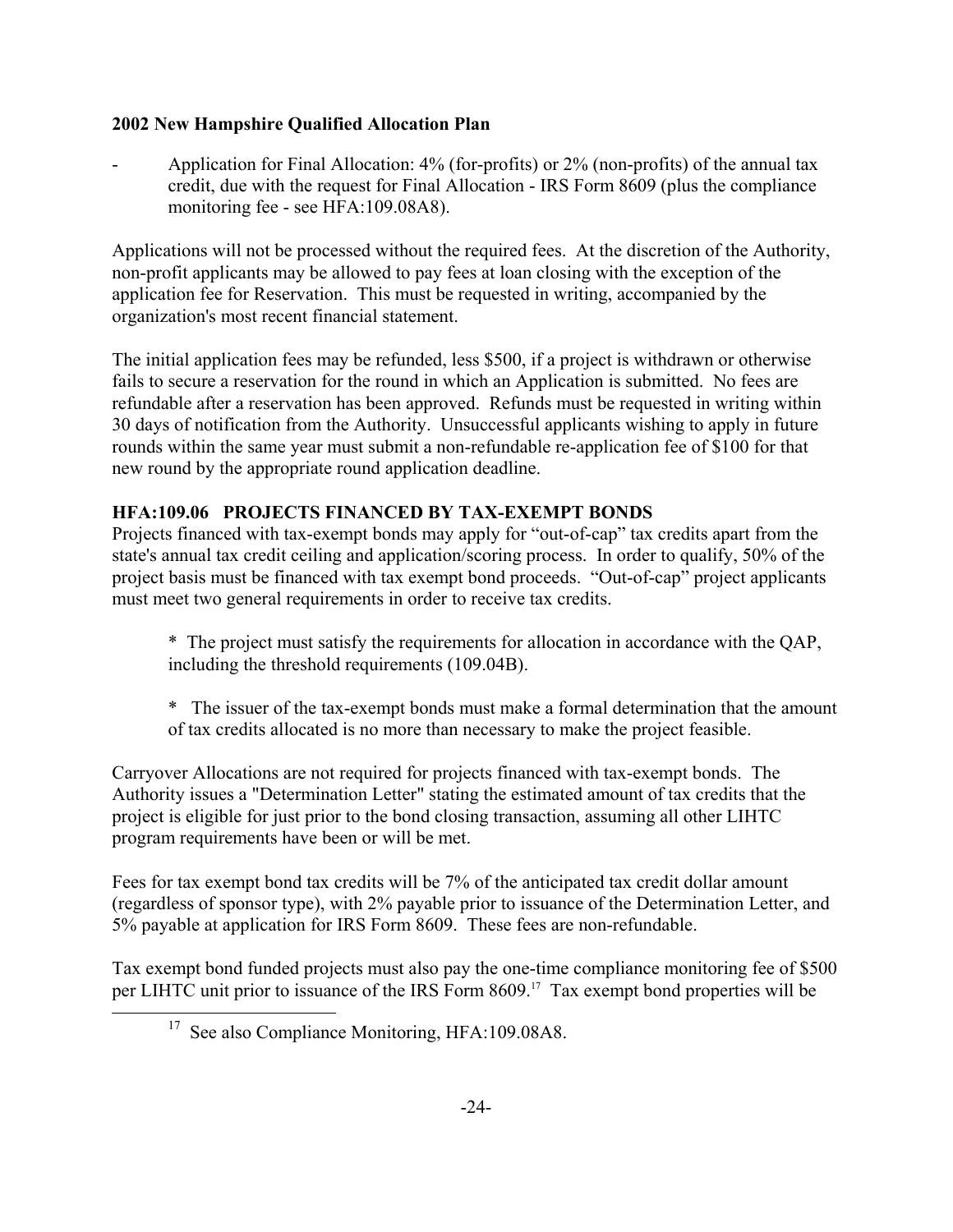monitored for compliance in the same manner as all other LIHTC projects (see HFA:109.08 **COMPLIANCE**).

# **HFA:109.07 PROJECTS FINANCED BY RURAL DEVELOPMENT (RD)**

Projects financed by Rural Development (RD, formerly the Farmers Home Administration, or FmHA) through the FmHA 515 program may have separate cost certification requirements imposed by the RD. Information regarding the project, including cost certifications, is shared in accordance with a signed Memorandum of Understanding between the RD and the Authority.

# **HFA:109.08 COMPLIANCE MONITORING**

The 1990 Omnibus Reconciliation Act requires tax credit allocating agencies to monitor project compliance with Low Income Housing Tax Credit regulations. This requirement became effective January 1, 1992 and applies to all projects which have received a tax credit allocation since the inception of the tax credit program.

Specifically, IRC 42 requires the tax credit allocating agency to monitor compliance with the tax credit program on a project by project basis. The Authority may contract with a private vendor to act as its agent in monitoring the tax credit program. The Authority's compliance monitoring responsibilities begin at the time the first building is placed in service. The Authority or its agent will notify owners of projects scheduled for review and will examine record keeping and record retention provisions in accordance with the following Compliance Monitoring **Procedures** 

The following is a description of the procedures the Authority will follow in conducting compliance monitoring of tax credit projects in New Hampshire:

1. Record Keeping and Record Retention - Project owners are required to retain the following records for each building in a project for a minimum of 6 years after the due date (with extensions) for filing the federal income tax return for that year. Records for the first year of the credit period must be retained for at least 6 years beyond the due date for filing the federal income tax return for the last year of the compliance period of the building.

a. The total number of residential rental units in the building (including the number of bedrooms and the size in square feet of each residential rental unit);

b. The percentage of residential rental units in the building that are low income units;

c. The rent charged on each residential rental unit in the building (including any utility allowances);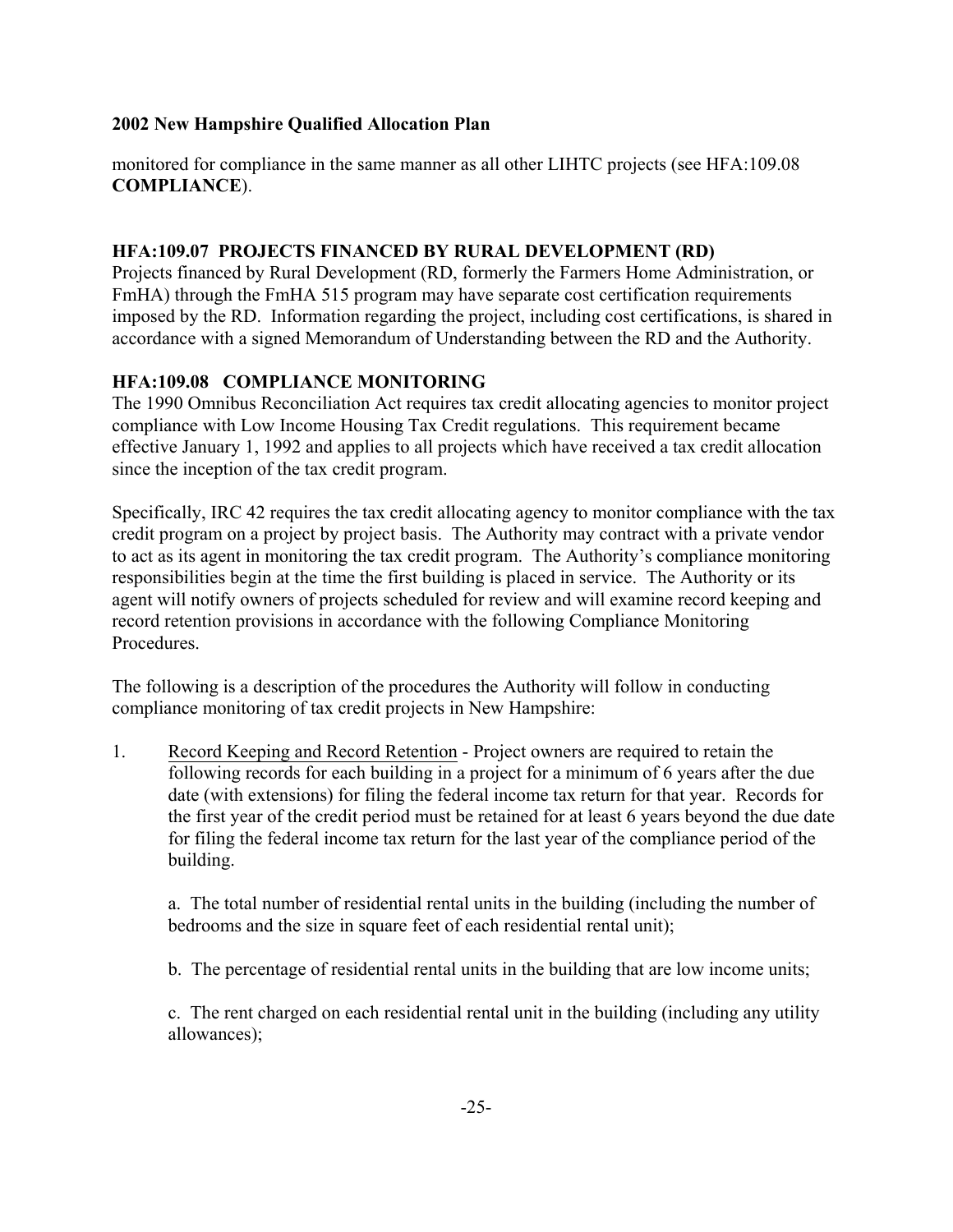d. The number of occupants in each low income unit, but only if rent is determined by the number of occupants in each unit under section  $42(g)(2)$  of the Internal Revenue Code (as in effect before the amendments made by the Revenue Reconciliation Act of 1989);

e. The low income unit vacancies in the building and information that shows when, and to whom, the next available units were rented;

f. The annual income certification of each low income tenant per unit (Appendix Q);

g. Documentation to support each low income tenant's income certification (for example, a copy of the tenant's federal income tax return, Forms W-2, or verifications of income from third parties such as employers or state agencies paying unemployment compensation). In the case of a tenant receiving Housing Assistance Payments under Section 8, the documentation requirement of this paragraph (g) is satisfied if the public housing authority provides a statement to the building owner declaring that the tenant's income does not exceed the applicable income limits under section  $42(g)$  of the Internal Revenue Code (see Appendix Q for format);

h. The eligible basis and qualified basis of the building at the end of the first year of the credit period; and

i. The character and use of the non-residential portion of the building included in the building's eligible basis under section 42(d) of the Internal Revenue Code (e.g., tenant facilities that are available on a comparable basis to all tenants and for which no separate fee is charged for use of the facilities, or facilities reasonably required by the project).

- 2. Tax Credit Compliance Monitoring Status Report Project owners are required to submit information on tenant income and rent for each low income unit in the format designated in Appendix O directly to the Authority or its agent. The Owner will also be required to submit two additional forms in the year following the first year in which the project placed in service, Form CM -1, "Location Preference Sheet" (Appendix T) and Form CM-2, "Original Qualified Basis Tracking Sheet" (Appendix U).
- 3. Annual Certification of Continuing Program Compliance Each tax credit project owner shall be required to certify annually to the Authority that, for the preceding 12 month period, the project complied with certain requirements for maintaining tax credit compliance under IRC 42. The Certificate of Continuing Program Compliance (Appendix P) must be submitted to the Authority or its agent by December 31 of each year of the compliance period. (The compliance period is the period of 15 taxable years beginning with the first taxable year of the credit period.) The Authority or its agent will review all certifications of compliance. Project owners who fail to submit or properly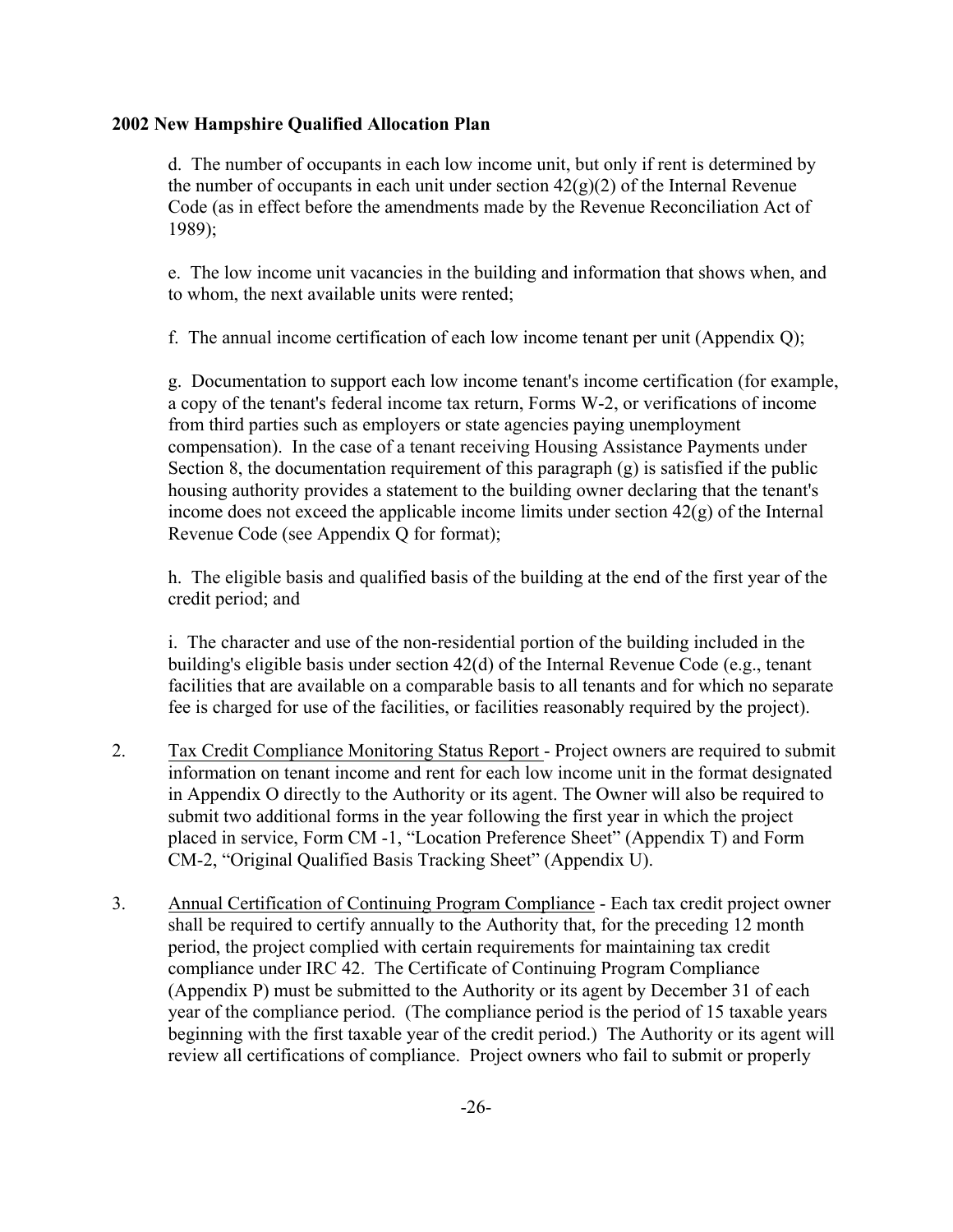complete the certification will be notified that their project is in noncompliance in accordance with paragraph 7 of this section.

- 4. IRS Form 8609 A copy of the IRS Form 8609 completed by the owner for each building, with the lower section of the Form, shall be submitted to the Housing Management division of the Authority within 60 days after it has been filed for the first time with the IRS.
- 5. Project Inspection The Authority or its agent will conduct on-site project inspections in accordance with IRC 42. At a minimum, the low income certification, the documentation the owner has received to support the certification, and the rent received for each low income tenant will be reviewed and units inspected in at least 20 percent of the low income units in these projects. Project inspection may also include the following:
	- a. Review of qualified basis for all properties for the first year the tax credit is claimed.
	- b. Review of initial compliance requirements for all properties.

c. Review of tenant income certifications and back-up documentation for all low income units, along with review of income eligibility of all low-income unit occupants by comparison of gross income to appropriate 20/50 or 40/60 income limits, and calculation and review of rent restrictions.

d. Review of re-rental activity for the given year for each tax credit unit, along with review of subsequent changes in income, household composition, student status, impact of the 140% rule and vacant unit tax credit regulations.

e. On-site inspection of common areas and low income units, in accordance with the Uniform Physical Condition Standards (UPCS).

f. Review of corrective action requirement from noncompliance findings.

 g. Review of representations made about the project used in the initial application and selection criteria process and all requirements of the Land Use Restriction Agreement.

 h. The minimum set-aside will be reviewed based on the choice made by the owner on the application, unless the owner notified the Authority in writing prior to the placed in service date of a different election percentage.

 i. Certificate of Compliance with Special Conditions (Appendix S). The Owner is required to submit this Certification annually.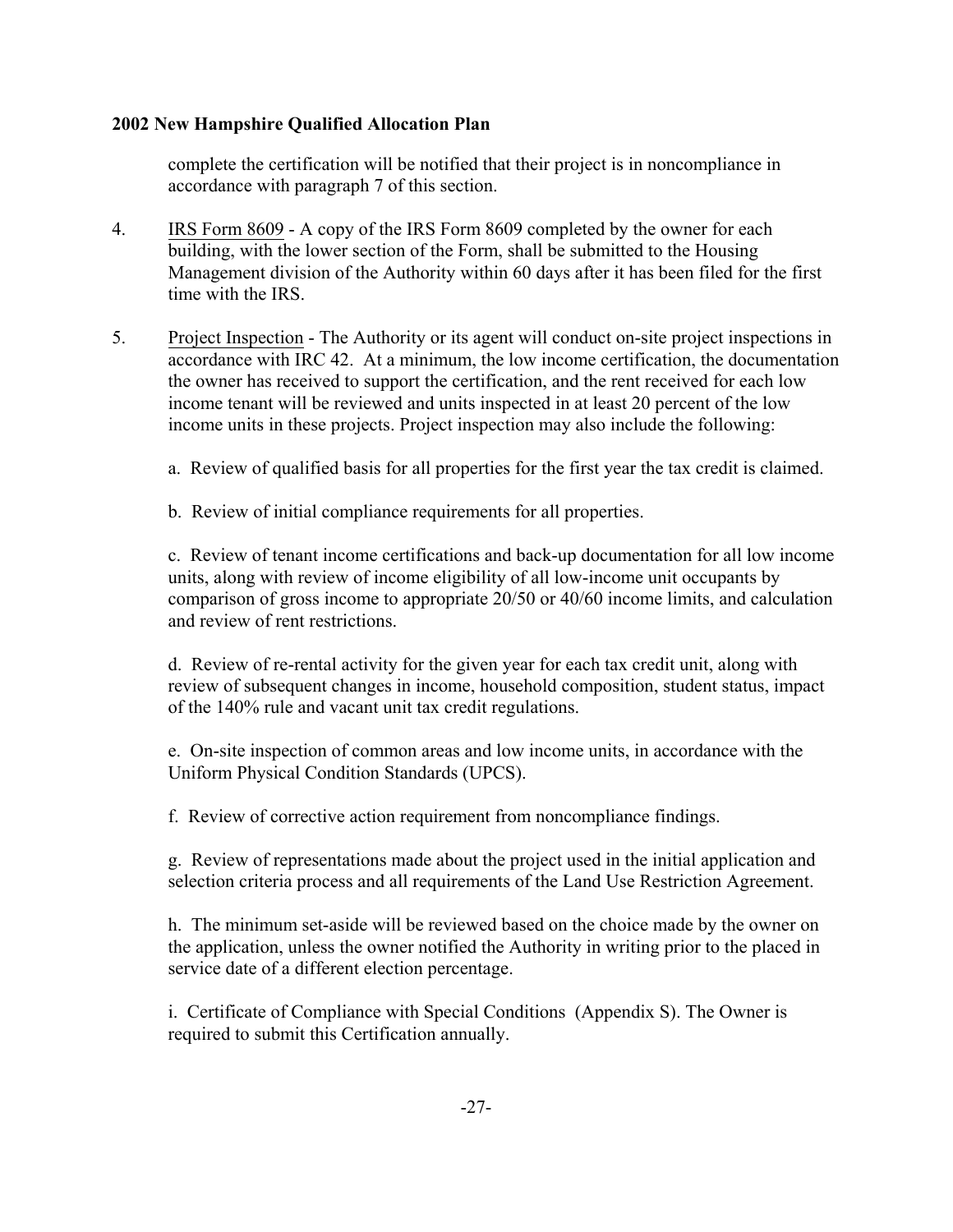Owners will be given at least a 30 day advance notice of an inspection but will not be notified what units will be inspected. Note that the Authority or its agent has the right to inspect any buildings of the Low Income Housing Tax Credit project at least through the end of the compliance period. This right to inspect is separate and in addition to any review of low income certification, supporting documents and rent records required under this paragraph, including the Tenant Income Certification form (Appendix Q) to be signed by each adult member of the household at initial move-in and annual recertification.

The Authority may make an exception for buildings financed by Rural Development (RD) under the Farmers Home Administration (FmHA) 515 program, or buildings in which 50 percent or more of the aggregate basis (taking into account the building and the land) is financed with tax-exempt bonds. Review of tenant income certification, supporting documentation, and rent records may not be required for such buildings if the Authority enters into an agreement with RD or the tax-exempt bond issuer. Under such agreements, the Authority or its agent would review information on tenant income and rent provided by RD or the tax-exempt bond issuer. Further review of these buildings would occur if such information were not sufficient to determine compliance with tax credit regulations. **The Authority will not grant exceptions to the review process for FmHA properties at this time.**

- 6. Notice to Owner If the Authority or its agent becomes aware of noncompliance, the owner will be given written notification of such noncompliance and will be given a reasonable time period (not to exceed 90 days from the date of the notice to correct the deficiency). An extension of the correction period may be granted for a period of up to 6 months if the Authority determines there is good cause to grant an extension. Occurrences of noncompliance include, but are not limited to, failure of the owner to submit the annual certification of program compliance, the Authority or its agent is not permitted to inspect tenant income certifications, supporting documentation and rent records and if the Authority or its agent discover that the project is not in compliance with the provisions of IRC 42 or the owner fails to pay the tax credit compliance monitoring fee. Extensions must be requested in writing. Approvals will be granted in writing. Corrections must be submitted in writing and include supporting documentation in order for the deficiency to be considered corrected.
- 7. Notice to Internal Revenue Service (IRS) IRS compliance monitoring regulations require the Authority to submit a "Low Income Housing Credit Agencies Report of Noncompliance" (IRS Form 8823) for all instances of noncompliance, regardless of the severity or evidence of correction within a reasonable time period. The IRS, not the Authority, is responsible for determining whether a project owner is subject to recapture of tax credits due to noncompliance. Therefore, the Authority will file IRS Form 8823 no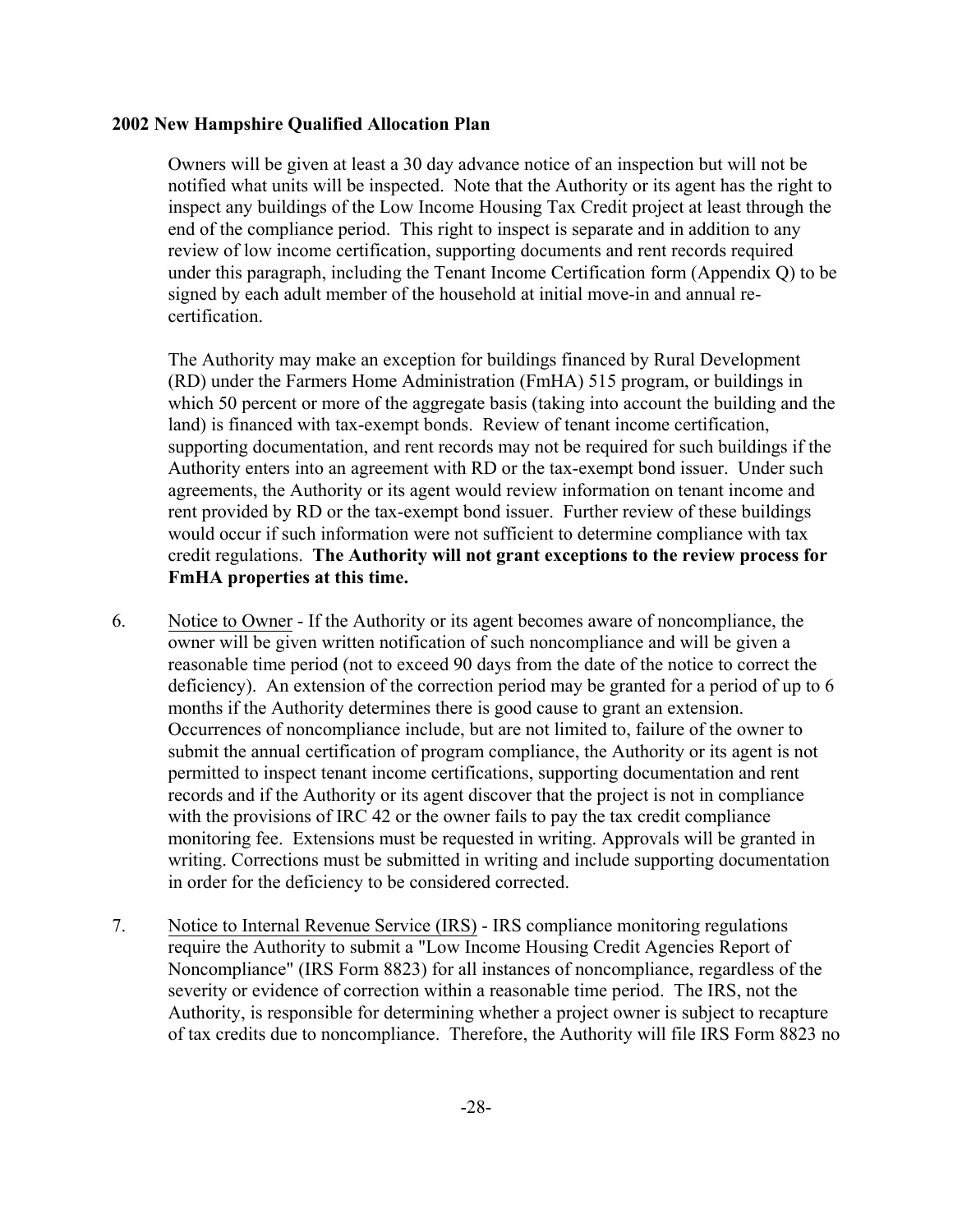later than 45 days after the end of the correction period including extensions, and no earlier than the end of the correction period.

If all the deficiencies are corrected after the initial IRS Form 8823 is submitted, the Authority will submit an amended IRS Form 8823 to the IRS detailing the corrections.

8. Fees - A one time, non-refundable tax credit monitoring fee that incorporates the Authority's cost of monitoring the project for the full 15 year compliance period shall be paid to the Authority prior to final allocation. The fee is \$500 per LIHTC unit and must be paid prior to issuance of the IRS Form 8609. The Authority may in its sole discretion approve a waiver of the compliance monitoring fee, or alternative payment terms. The Authority reserves the right to increase the monitoring fee, including requiring an annual monitoring fee, if compliance monitoring requirements are modified by NHHFA or the IRS. Additional fees, based on actual cost incurred, will be charged to owners for the additional monitoring required for projects which have been cited for noncompliance.

Projects prior to 1996 may also be subject to an annual increase in the monitoring fee at the sole discretion of the Authority. Owners will be notified prior to such an increase. Owners of such projects may pre-pay the tax credit monitoring fee based on the per unit cost and the number of years remaining in the compliance period. These properties will still be subject to any annual increase if the Authority, at its sole discretion, deems it necessary.

Owners that fail to maintain compliance with LIHTC requirements as established in the project's LURA, the Authority's compliance monitoring procedures, and IRS Code may be charged additional fees for non-compliance. The fee charged will be the actual cost incurred by NHHFA for any additional monitoring required as a result of noncompliance, or continuing technical errors, and is at the discretion of the Authority.

Failure to pay monitoring fees could result in the issuance of IRS Form 8823 and may invoke additional sanctions. Failure to pay monitoring fees could also hinder future LIHTC applications by an owner.

- 9. Liability Compliance with the requirements of IRC 42 is the sole responsibility of the owner of the building for which the tax credit is allocated. The Authority's obligations to monitor for compliance with the requirements of IRC 42 does not make the Authority liable for an owner's noncompliance.
- 10. Training Since the Low Income Housing Tax Credit Program is management intensive and requires knowledge of the regulations governing this program, the Authority is requiring that the owner or agent (i.e. principal of company) and at least one front line staff member receive training specifically for managing Low Income Housing Tax Credit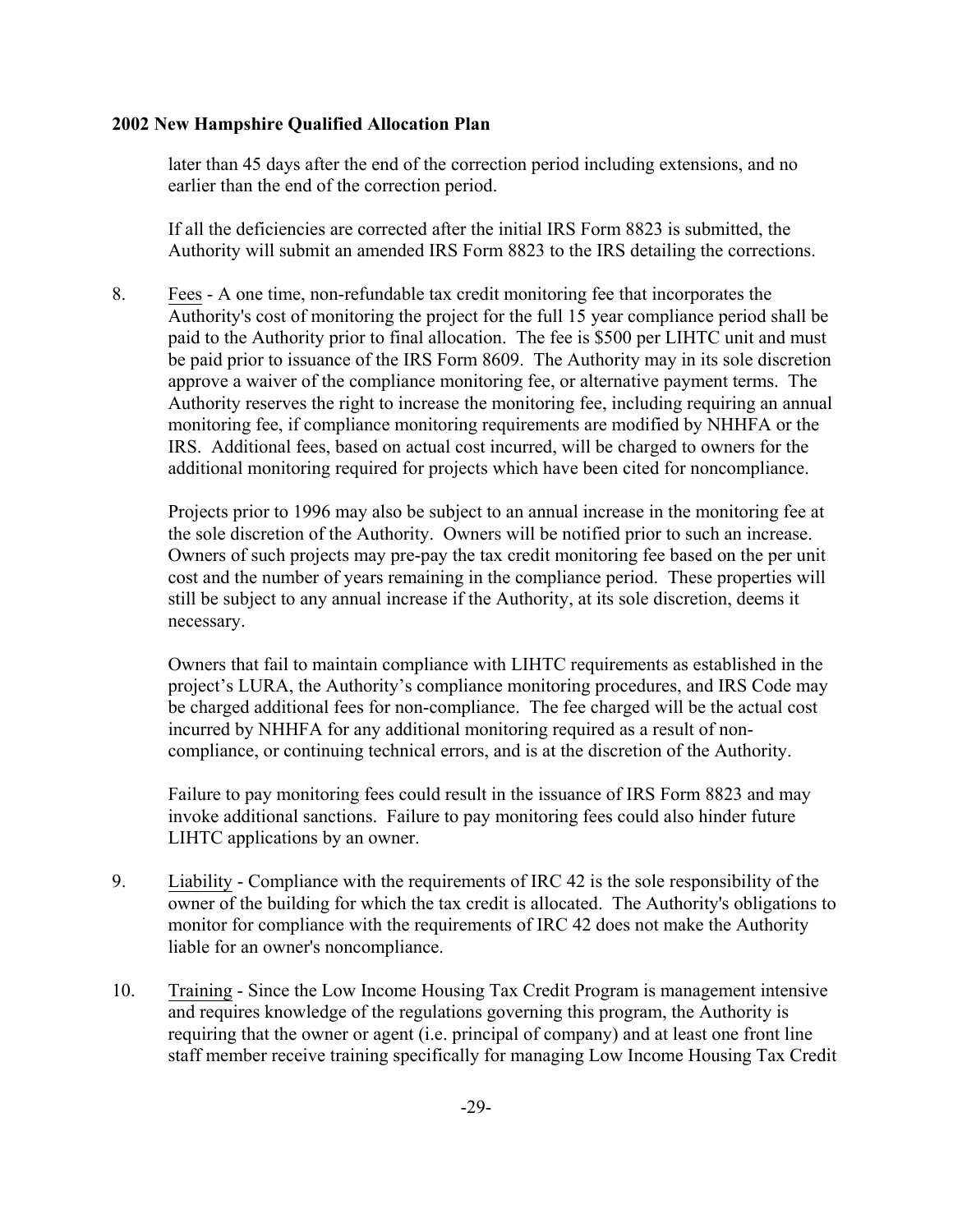properties. Certifications of training must be submitted to the Housing Management Division of the Authority within 30 days of occupancy, or the placed in service date, whichever comes first. In addition, the Management Agent must certify that the management agent (or a member of the on-site staff) has received tax credit management training at least once annually. See Appendix R.

11. Noncompliant Owners and Management Agents - Owners and agents who are chronically in noncompliance may be subject to sanctions and/or loss of further tax credit allocations. Chronic noncompliance may include, but is not limited to the following:

• Failure to allow the agency or its agent to complete a review or inspection of the property.

- Repeated failure to properly verify tenant income in the manner prescribed by IRC 42.
- Repeated failure to obtain income certification forms.

• Failure to obtain an executed lease and/or executing a lease which is less than 6 months.

• Failure to annually recertify two or more tenants in a one year period. Annual recertification is defined as once within a twelve month period.

• Failure to pay the required tax credit monitoring fee.

• Failure to maintain the property in decent, safe, and sanitary condition, as defined in 24 CFR 982.401, HUD Housing Quality Standards, and/or failing to correct deficiencies cited in previous reviews.

• Repeated failure to adhere to requirements of the Land Use Restriction Agreement including Special Conditions.

## **HFA:109.09 LAND USE RESTRICTION AGREEMENT**

Prior to issuance of the Carryover Allocation or at Final Allocation, whichever is earlier, the owner of the tax credit project must execute and record the Land Use Restriction Agreement (LURA). The LURA will be prepared by the Authority and may be modified periodically. Please contact the Authority if you do not have a prepared document at least 14 days prior to the deadline for Carryover or Final Allocation.

The LURA, at a minimum, will require conditions wherein the owner and the project must continually comply with IRC 42 and other applicable sections of the Internal Revenue Code of 1986, as amended, and the Treasury Regulations thereunder or under the Internal Revenue Code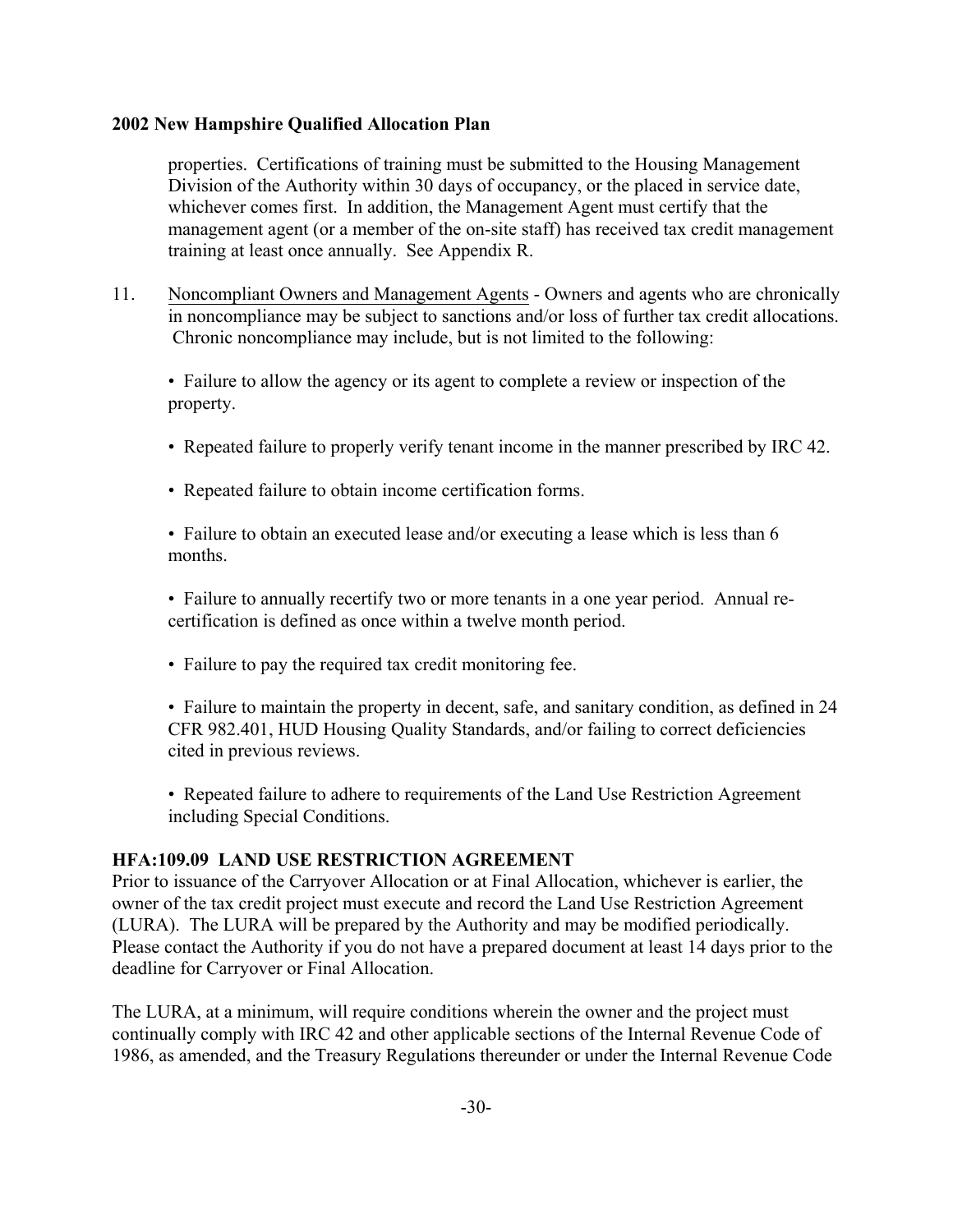of 1954 as in effect on the date of enactment of the Code. The LURA shall remain in effect for the 30 year compliance period. Please consult IRC 42 or a tax specialist for more information.

The responsibility for complying with the requirements of the LURA, as well as complying with all other applicable requirements, rests solely with the owner of the project. Compliance with special election provisions represented in the initial application for tax credits, especially provisions used as Scoring Criteria, will be included in the LURA and will be monitored on an annual basis. Owners who fail to maintain compliance with any provision of the LURA will be reported to the IRS by the Authority using the IRS Form 8823. In addition, the Authority reserves the right to replace the management company for chronic noncompliance as defined in HFA:109.08A10, including but not limited to an IRS 8823 filed three consecutive years for the management agent's direct failure to adhere to serious non-compliance with IRC 42 and/or failure to adhere to NHHFA recommendation for correction or improvement.

# **HFA:109.10 APPEAL PROCESS**

Applicants may appeal the Authority's decision not to award tax credits to the project. Applicants must submit a written request for an appeal within 10 business days of notification that tax credits will not be awarded. A hearing will be scheduled within 45 days by the Authority's Multi-Family/Special Projects Committee, which has the authority to render a decision on the appeal.

## **HFA:109.11 PUBLIC RECORDS**

Applicants should be aware that any information submitted as part of an LIHTC application will likely be considered public information under the New Hampshire Public Records law, as soon as a reservation decision has been made by the Authority.

# **HFA:109.12 CLARIFICATIONS**

The Authority is charged with allocating no more tax credits to any given project than are required to make the project economically feasible. **This decision is made solely at the discretion of the Authority, but does not represent or warrant to any applicant, developer, partner, investor, lender or others that the project is feasible or risk free.**

The Authority's review of documents in connection with this Allocation Plan is for its own purposes. The Authority makes no representations to the applicant or anyone else as to compliance with the Internal Revenue Code, Treasury regulations, or any other laws or regulations governing the LIHTC program.

No member, officer, agent, or employee of the Authority shall be personally liable concerning any matters arising out of, or in relation to, the allocation of tax credits or associated compliance monitoring.